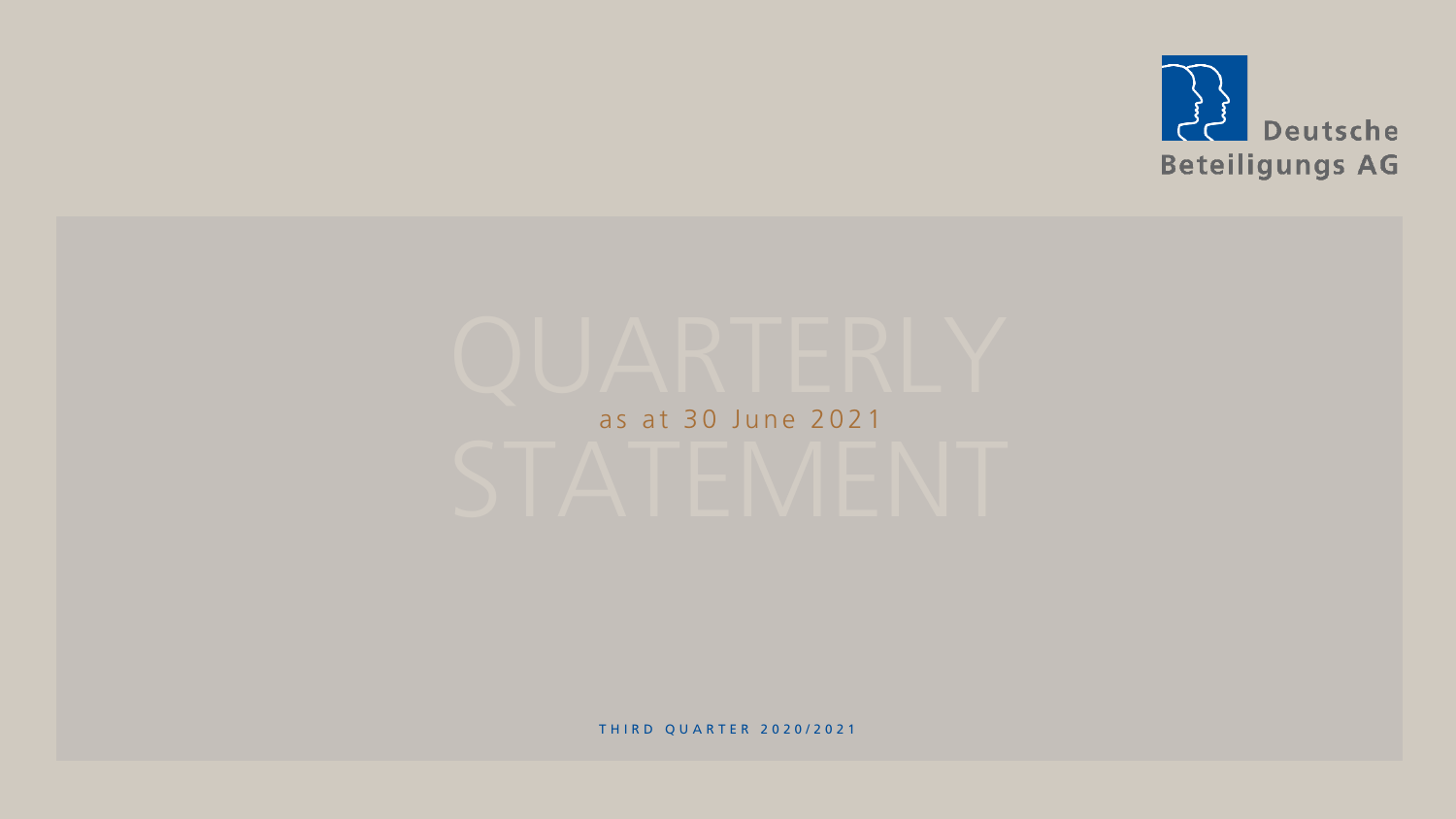# CONSOLIDATED KEY FIGURES

|                                                                             |     | 1st to 3rd   | 1st to 3rd  |                     |                  |
|-----------------------------------------------------------------------------|-----|--------------|-------------|---------------------|------------------|
|                                                                             |     | quarter      |             | quarter 3rd quarter | 3rd quarter      |
|                                                                             |     | 2020/2021 /  | 2019/2020 / | 2020/2021           | 2019/2020        |
|                                                                             |     | 30 June 2021 | 30 Sep 2020 |                     |                  |
| Core business objective: increase in<br>the Company's value                 |     |              |             |                     |                  |
| Net asset value of the Private Equity                                       |     |              |             |                     |                  |
| Investments (reporting date) <sup>1</sup>                                   | €mn | 622.7        | 422.0       |                     |                  |
| Earnings from Fund Investment                                               |     |              |             |                     |                  |
| Services                                                                    | €mn | 13.9         | 6.6         | 4.8                 | 3.1              |
| <b>Private Equity Investments segment</b>                                   |     |              |             |                     |                  |
| Net income from investment activity                                         | €mn | 126.8        | (25.3)      | 56.1                | 50.9             |
| Earnings before taxes                                                       | €mn | 118.0        | (31.2)      | 53.3                | 49.0             |
| Cash flow from investment activity                                          | €mn | 19.2         | (12.3)      | 40.2                | (2.0)            |
| Net asset value (reporting date)                                            | €mn | 622.7        | 422.0       |                     |                  |
| <b>Fund Investment Services segment</b>                                     |     |              |             |                     |                  |
| Income from Fund Services                                                   | €mn | 32.5         | 21.4        | 10.7                | $\overline{7.0}$ |
| Earnings before taxes                                                       | €mn | 13.9         | 6.6         | 4.8                 | 3.1              |
| Assets under management or advisory                                         |     |              |             |                     |                  |
| (reporting date) <sup>1</sup>                                               | €mn | 2,643.4      | 2,582.6     |                     |                  |
| <b>Other indicators</b>                                                     |     |              |             |                     |                  |
| Net income                                                                  | €mn | 131.2        | (24.6)      | 58.0                | 52.1             |
| Equity (reporting date)                                                     | €mn | 643.3        | 423.5       |                     |                  |
| Earnings per share <sup>2</sup>                                             | €   | 7.89         | (1.58)      | 3.49                | 3.25             |
| Number of employees (reporting date,<br>including apprentices) <sup>3</sup> |     | 79           | 81          |                     |                  |

# AT A GLANCE

Exchange-listed Deutsche Beteiligungs AG ("DBAG") invests in well-positioned midsized companies with potential for growth. Industrial sectors, which are the foundation for the excellent reputation that Germany's Mittelstand enjoys around the world, have traditionally been a focal part of our investments. Over the past few years, a growing portion of our portfolio is deployed in the growth sectors of broadband/telecommunications, IT services/software, and healthcare. Our sustainable, value-enhancing entrepreneurial investment approach makes DBAG a sought-after investment partner in the German-speaking world. We have consistently delivered above-average performance over a number of years – benefiting our portfolio companies and shareholders alike, including investors in our DBAG-managed private equity funds.

1 Including the cash inflow from the capital increase completed in May 2021

2 Based on the weighted average number of shares in the respective period

3 30 June 2021: One position (previous year: two positions) temporarily duplicated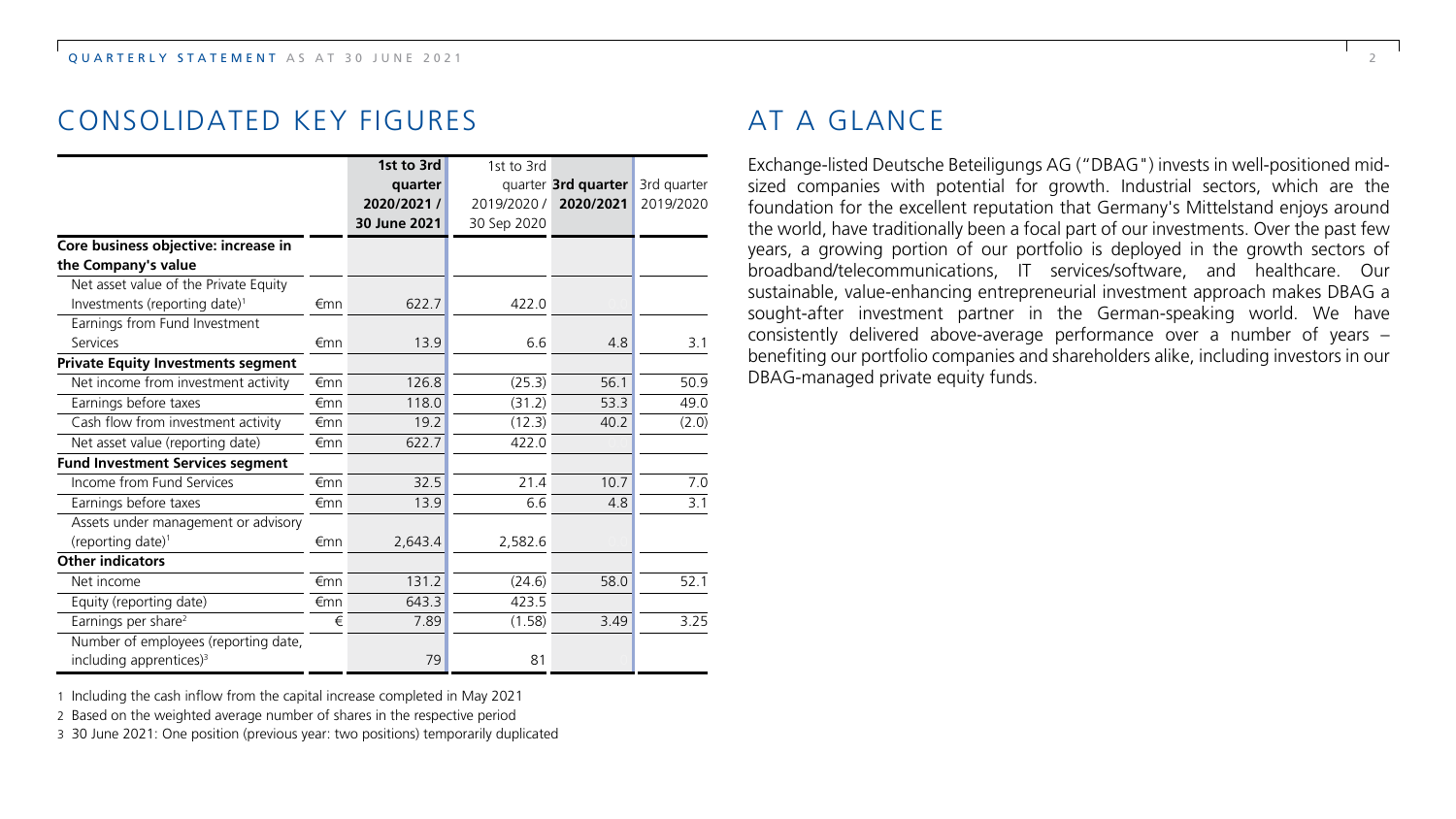# CONTENTS

| <b>LETTER TO OUR SHAREHOLDERS</b>            | 5  |
|----------------------------------------------|----|
| <b>REVIEW OF KEY EVENTS AND TRANSACTIONS</b> | 6  |
| <b>FINANCIAL PERFORMANCE</b>                 | 8  |
| Net income from investment activity          | 9  |
| <b>FINANCIAL POSITION - LIQUIDITY</b>        | 12 |
| <b>FINANCIAL POSITION - ASSETS</b>           | 13 |
| Financial assets                             | 14 |
| Portfolio structure                          | 15 |
| Portfolio and portfolio value                | 16 |
| <b>BUSINESS PERFORMANCE BY SEGMENT</b>       | 18 |
| Private Equity Investments segment           | 18 |
| Fund Investment Services segment             | 19 |

| <b>REPORT ON MATERIAL EVENTS AFTER THE REPORTING DATE</b>                                   | 20       |
|---------------------------------------------------------------------------------------------|----------|
| <b>OPPORTUNITIES AND RISKS</b>                                                              | 21       |
| <b>FORECAST</b>                                                                             | 21       |
| <b>OTHER DISCLOSURES</b>                                                                    | 22       |
| <b>ANNEX TO THE QUARTERLY STATEMENT</b>                                                     | 23       |
| Consolidated statement of comprehensive income                                              | 23       |
| Consolidated statement of cash flows                                                        | 24<br>25 |
| Consolidated statement of financial position<br>Consolidated statement of changes in equity | 26       |
| Disclosures on segment reporting                                                            | 27       |
| <b>OTHER INFORMATION</b>                                                                    | 29       |
| <b>FINANCIAL CALENDAR</b>                                                                   | 29       |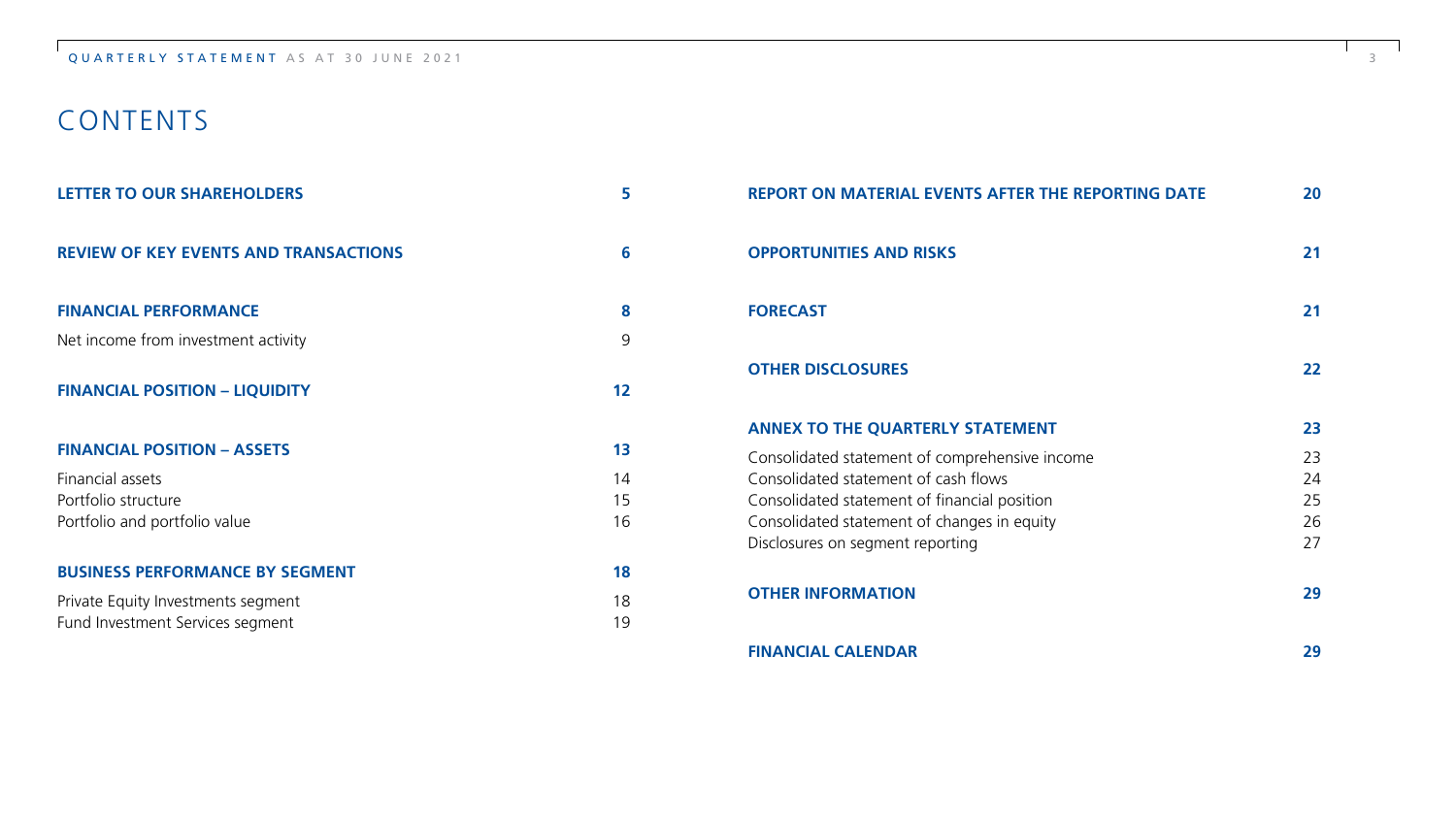**OUARTERLY STATEMENT** AS AT 30 JUNE 2021

# **HIGHLIGHTS**

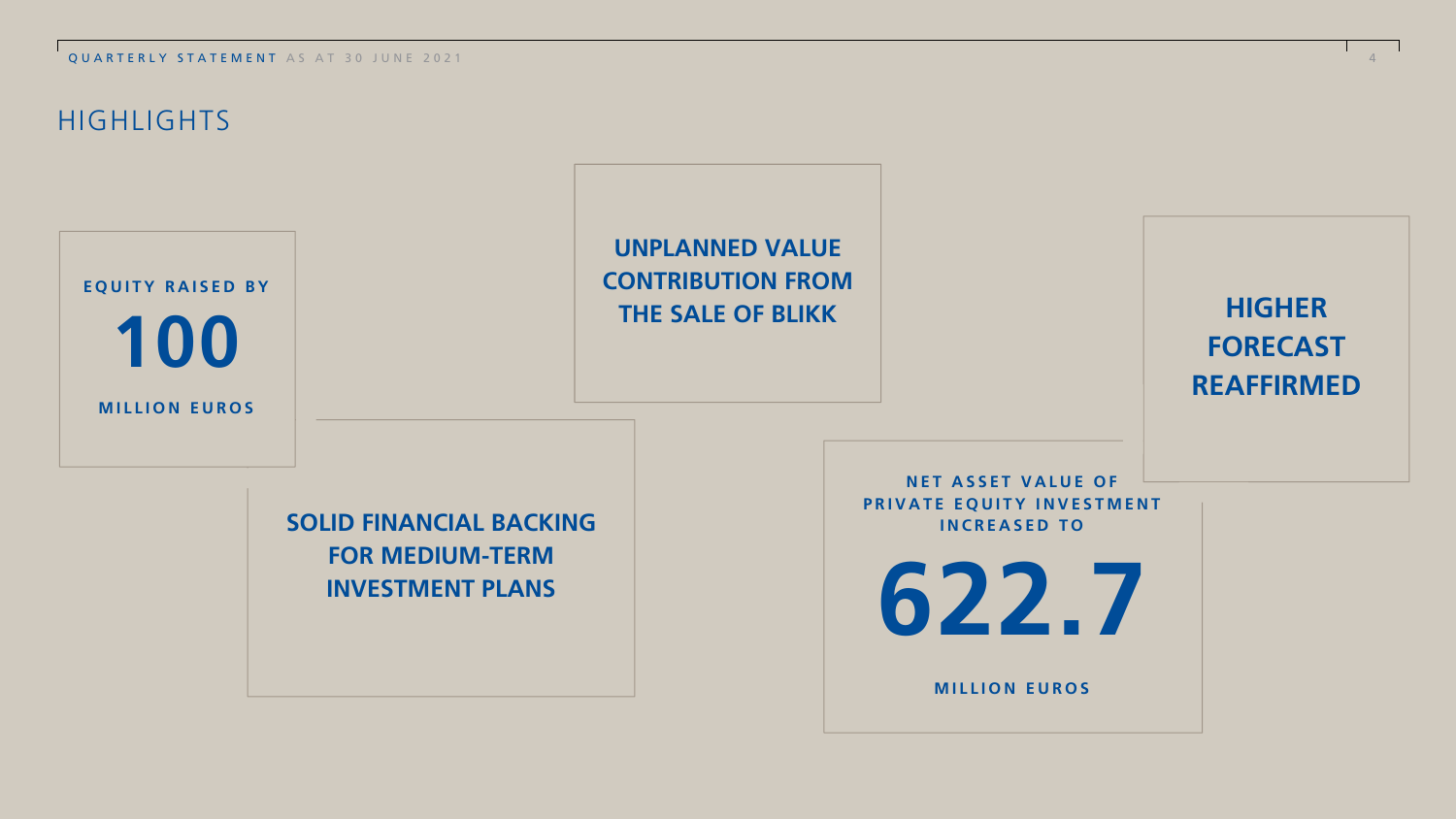# LETTER TO OUR SHAREHOLDERS

Dear flaveholders

In May 2021, we successfully placed our capital increase. By raising this additional equity, DBAG demonstrated its continued commitment to a strategy of financing equity investments over the long term through the stock market. The additional funds of 100 million euros – together with the expected proceeds from recent disposals – significantly expand our scope for future investments. Extended credit lines provide us with additional flexibility. We have created an excellent platform on which to build on our ambitious investment programme: DBAG plans to invest an average of 120 million euros per annum during the current and two subsequent financial years. This equates to an increase of around 40 per cent compared to the previous three financial years. It enables us to create a substantially larger capital base on which to increase value for our shareholders.

Our extended investment team is working intensively on identifying and analysing attractive new portfolio companies. During the first nine months of the financial year, DBAG identified 241 investment opportunities – twice as many as in the same period of the previous year, when the effects of the pandemic were even more pronounced for us. This increase in activity over the last nine months is also evident when we compare it to the five-year average of 226 investment opportunities per year.

The success that we have seen in supporting the development of our investments is not only reflected in the value contributions from disposals in the first nine months of the year. We also achieved a marked increase in the value of our 32 current equity investments, with the net asset value per share exceeding the previous year's value by 20.3 per cent. Consequently and evidently, this more than compensated for the dilution effect from the capital increase. Our investments in broadband telecommunications and IT services/software contributed to this positive effect, as did those portfolio companies linked to manufacturing businesses and related service providers. If it were not for supply bottlenecks for primary products, rising raw material prices and freight rates, these companies would have benefited even more from rising demand.

Once again, on 22 July 2021, we were able to raise our forecast for the 2020/2021 financial year as a result of the positive development of our portfolio companies and the unplanned value contribution from the blikk Group disposal.

The Board of Management

of Deutsche Beteiligungs AG

Torsten Grede Tom Alzin Jannick Hunecke Susanne Zeidler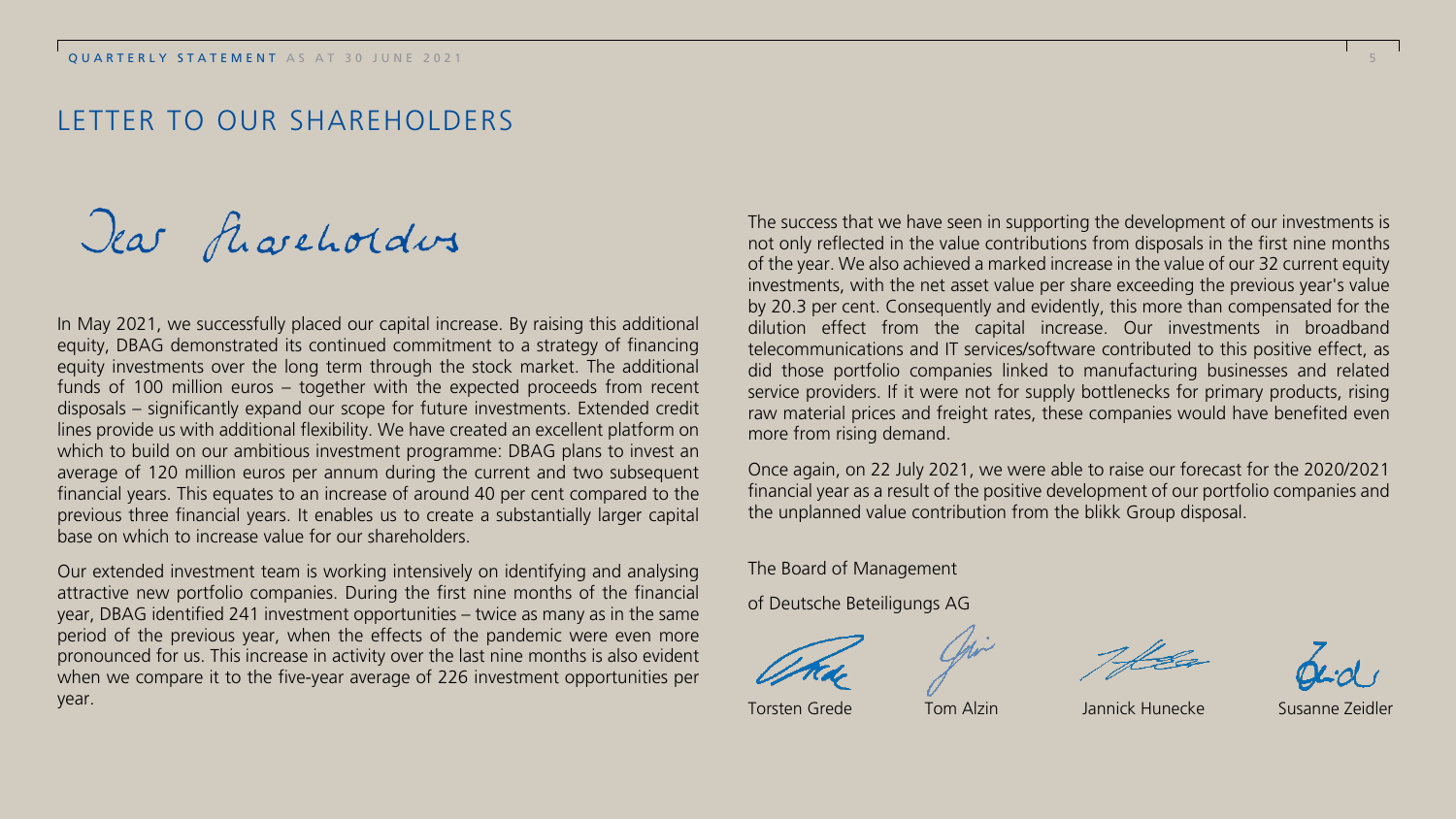# REVIEW OF KEY EVENTS AND TRANSACTIONS

Reporting on significant changes in co-investments alongside DBAG funds, and in Long-Term Investments for the third quarter of the 2020/2021 financial year. Unless expressly stated, DBAG contributed no additional capital to the transactions below.



#### **DBAG Fund VII**

**SERO GMBH** ("Sero") – a development and manufacturing service provider for electronic components

- › In June 2021, the acquisition of Solid Semecs B.V., Uden/Netherlands ("Semecs") was completed, having been agreed in May 2021.
- $\rightarrow$  DBAG Fund VII has invested around 16 million euros in the purchase, of which 3.6 million euros is attributable to DBAG.

#### **BLIKK HOLDING GMBH** ("blikk") – radiology and nuclear medicine

The acquisition of Berlin-based Radiologie am Europa Center was completed in June 2021.

Please refer to the report on material events after the reporting date on page 20 for details regarding the disposal of blikk, which was agreed after the reporting date. The value contribution of 26.0 million euros for the third quarter was already included in the valuation as at 30 June 2021.

#### **DBAG Fund VI**

**TELIO MANAGEMENT GMBH** ("Telio") – communications and media systems for correctional facilities

- $\rightarrow$  In June 2021, after a six-year holding period, a sale was agreed with British financial investor Charterhouse Capital Partners LLP.
- The disposal proceeds are roughly in line with the valuation of the investment in DBAG's interim financial statements in accordance with IFRS as at 31 March 2021. Therefore, the transaction has not generated any further value contribution in the third quarter.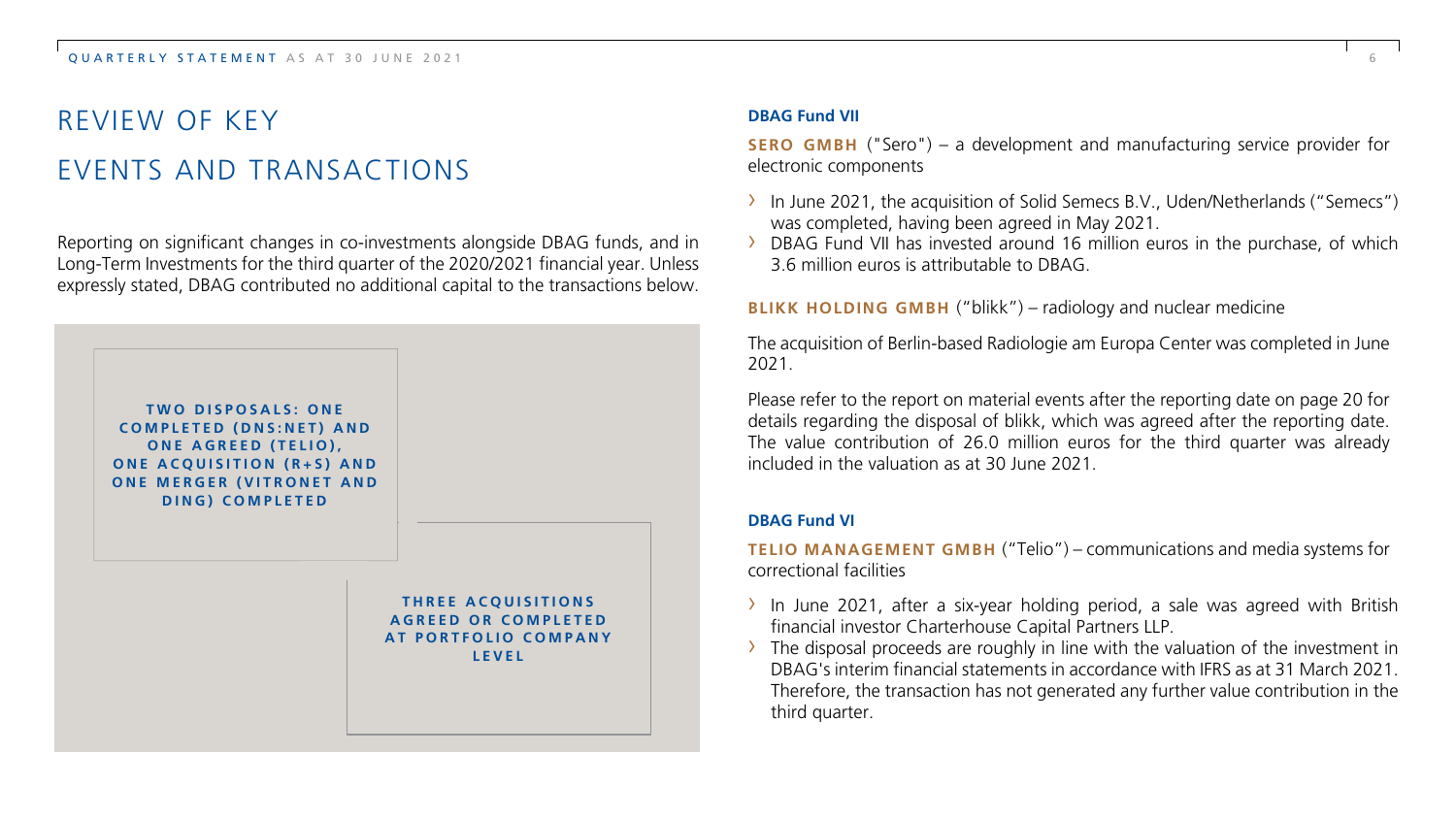DBAG and DBAG Fund VI will continue to participate in Telio's future performance through an aggregate re-investment of approximately 13 per cent, of which DBAG itself will hold approximately 2.5 percentage points.

7

#### **DBAG ECF**

**DNS:NET INTERNET SERVICE GMBH** ("DNS:Net") – telecommunications and IT services

› The disposal was agreed in March and completed in June 2021.

**VITRONET GMBH** ("vitronet") – construction of fibre optic networks

- Merger of vitronet and Deutsche Infrastruktur- und Netzgesellschaft ("DING")<br>Going forward, the combined entity will trade as vitronet Group.<br>The merger will create a provider in the fast-growing market for expanding fibre
- 
- optics and energy infrastructure, with broad regional coverage and a service offer comprising all the essential stages of the value creation chain – from planning and construction of networks right through to operations and services.
- $\rightarrow$  In June 2021, an agreement was reached on the acquisition of Meyer Straßenbau.

#### **Long-Term Investments**

**R+S GROUP AG** ("R+S") – technical building equipment

- 
- $\rightarrow$  The acquisition was agreed in March 2021 and completed in May 2021.<br>  $\rightarrow$  DBAG invested 16.0 million euros, thereby strengthening the company's equity base.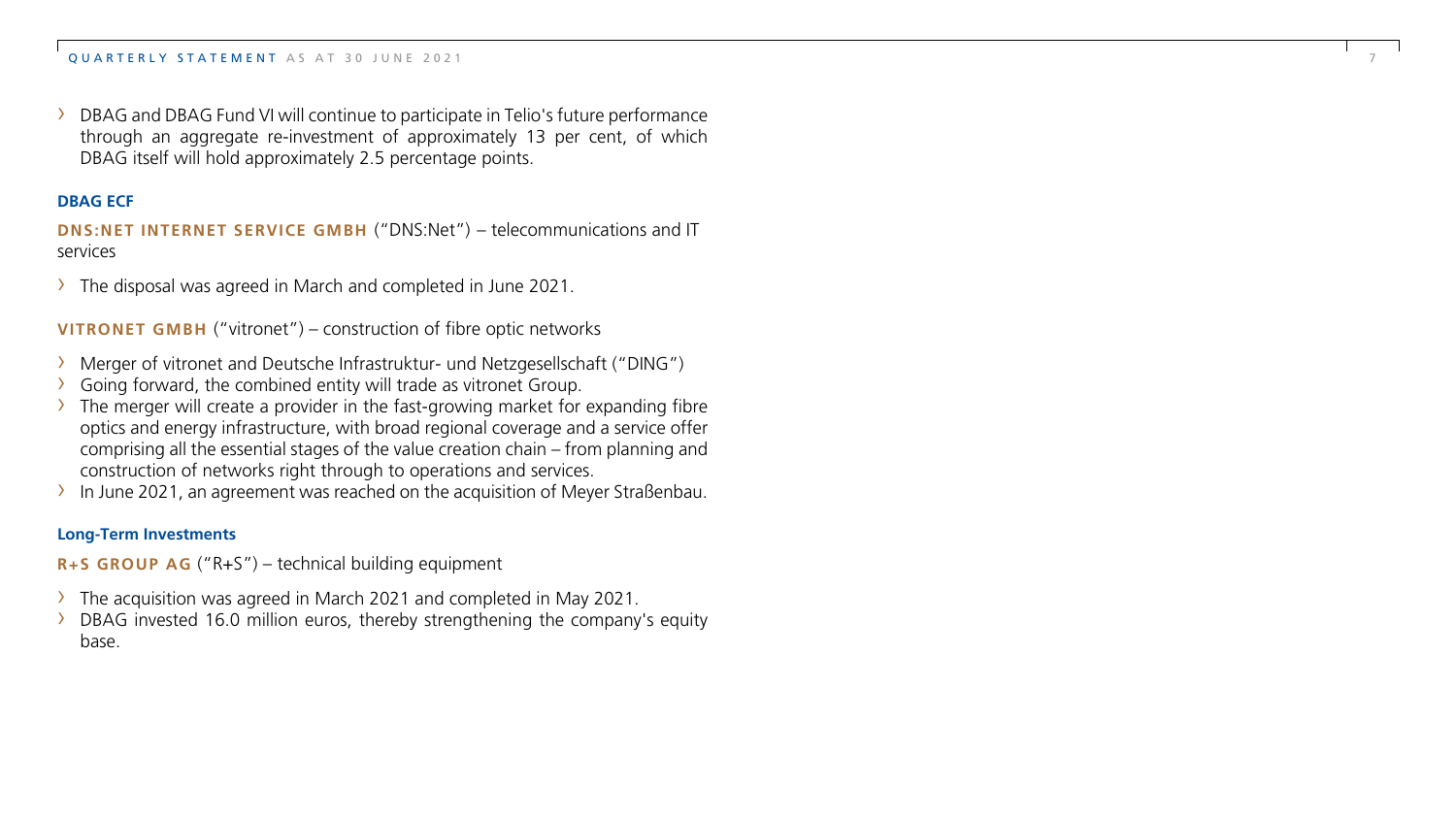# FINANCIAL PERFORMANCE

Reporting on the financial position and financial performance during the period from 1 October 2020 to 30 June 2021. Unless expressly mentioned, the explanations refer to the third quarter only.

| CONDENSED CONSOLIDATED<br><b>STATEMENT</b><br>MPREHENSIVE INCOME |            |            |               |             |  |  |
|------------------------------------------------------------------|------------|------------|---------------|-------------|--|--|
|                                                                  | 1st to 3rd | 1st to 3rd |               |             |  |  |
|                                                                  | quarter    | quarter    | 3rd quarter   | 3rd quarter |  |  |
| €'000                                                            | 2020/2021  | 2019/2020  | 2020/2021     | 2019/2020   |  |  |
| Net income from investment activity                              | 126,761    | (25, 295)  | 56,105        | 50,944      |  |  |
| Income from Fund Services                                        | 31,520     | 20,397     | 10,373        | 6,721       |  |  |
| <b>Income from Fund Services and investment</b>                  |            |            |               |             |  |  |
| activity                                                         | 158,280    | (4,898)    | 66,477        | 57,666      |  |  |
| Personnel expenses                                               | (18, 636)  | (11, 697)  | (6, 539)      | (3,398)     |  |  |
| Other operating income                                           | 2,206      | 2,805      | 308           | 1,069       |  |  |
| Other operating expenses                                         | (9,658)    | (10, 537)  | (2,077)       | (3, 157)    |  |  |
| Net interest income                                              | (287)      | (321)      | (142)         | (117)       |  |  |
| Other income/expense items                                       | (26, 376)  | (19,749)   | (8, 450)      | (5,603)     |  |  |
| <b>Earnings before taxes</b>                                     | 131,904    | (24, 646)  | 58,028        | 52,062      |  |  |
| Income taxes                                                     | (731)      | 17         | $\mathcal{L}$ | O           |  |  |
| <b>Earnings after taxes</b>                                      | 131,174    | (24, 629)  | 58,028        | 52,062      |  |  |
| Net income attributable to other shareholders                    | (7)        | (7)        | (2)           | (2)         |  |  |
| Net income                                                       | 131,167    | (24, 636)  | 58,026        | 52,060      |  |  |
| Other comprehensive income                                       | 440        | (722)      | 175           | 24          |  |  |
| <b>Total comprehensive income</b>                                | 131,607    | (25, 359)  | 58,200        | 52,084      |  |  |

#### **NET INCOME FROM INVESTMENT ACTIVITY**

> Please refer to pages 9 to 11.

#### **INCOME FROM FUND SERVICES**

- $\rightarrow$  Income from DBAG Fund VIII: 13.9 million euros; no income yet in the previous year, as the fund's investment period had not yet started.
- › Income from DBAG Fund VII: 10.8 million euros, compared to 13.1 million euros in the previous year. The decline resulted from the change in the calculation basis for the principal fund (invested capital, instead of investment commitments previously) offset by income from the top-up fund, following a new investment.
- › As expected, income from DBAG Fund VI and DBAG ECF was down slightly yearon-year.

#### **PERSONNEL EXPENSES**

- $\rightarrow$  The increase was largely due to higher provisions for variable remuneration that take into account the Company's performance.
- › Additionally, the number of employees rose by three to 79.

#### **OTHER OPERATING INCOME**

- › Decline in income from passing on consultancy expenses for transactions concluded by advised funds
- › Decline in income generated from the disposal of securities to zero

#### **OTHER OPERATING EXPENSES**

- $\rightarrow$  Decline in consultancy expenses that can be passed through for transactions concluded by advised funds
- › Increase in consultancy expenses for transactions in Long-Term Investments
- › Marked pandemic-related decline in travel and hospitality expenses
- Higher expenses for the IT infrastructure and the continuous expansion of related security standards.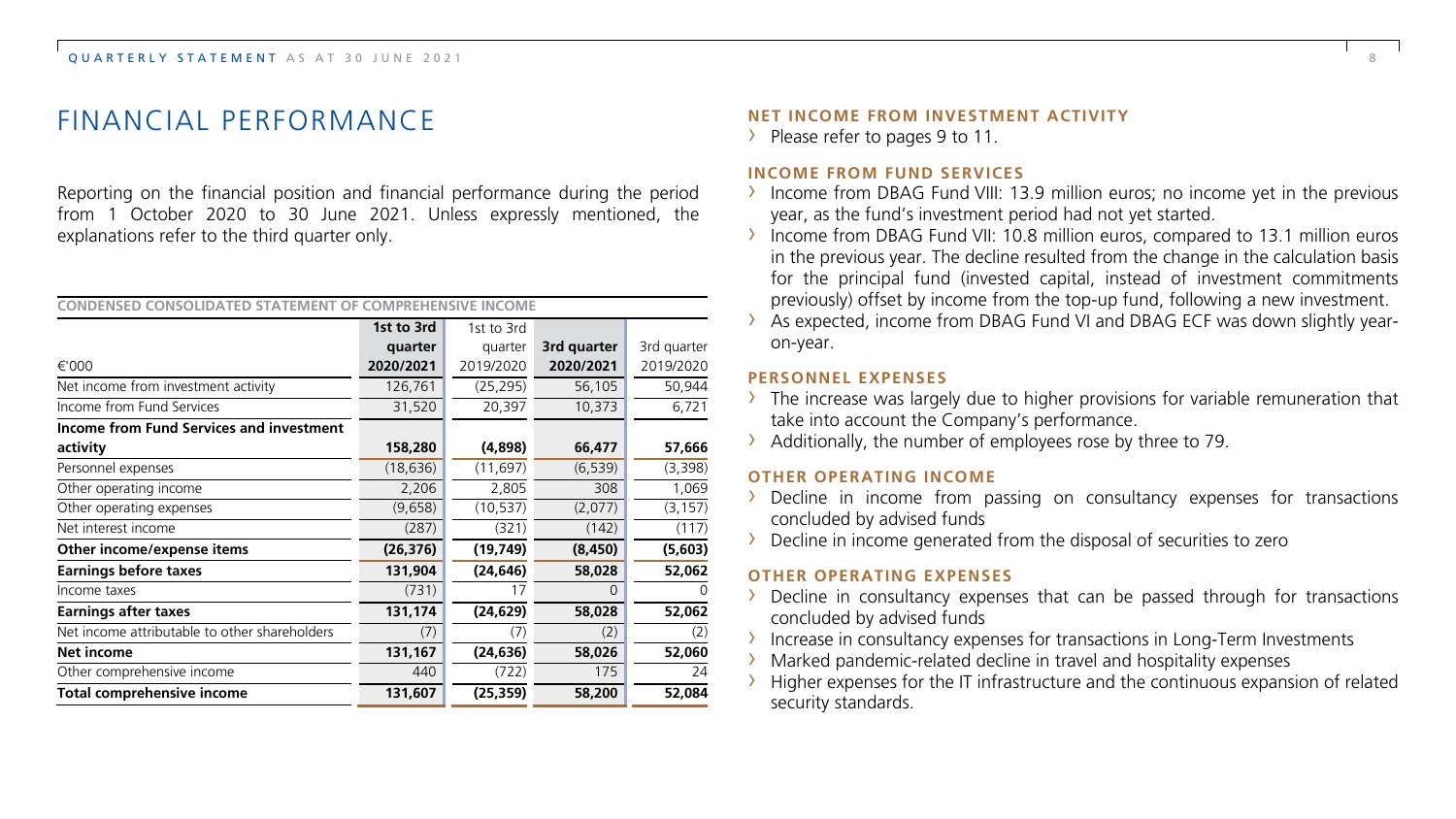#### **Net income from investment activity**

|                                                        | 1st to 3rd | 1st to 3rd |             |             |
|--------------------------------------------------------|------------|------------|-------------|-------------|
|                                                        | quarter    | quarter    | 3rd quarter | 3rd quarter |
| €'000                                                  | 2020/2021  | 2019/2020  | 2020/2021   | 2019/2020   |
| Gross gains and losses on measurement                  |            |            |             |             |
| and disposal portfolio                                 | 141,455    | (40, 349)  | 57,132      | 52,854      |
| Net income attributable to other shareholders of       |            |            |             |             |
| investment entity subsidiaries                         | (26, 554)  | 9,463      | (8, 186)    | (5,677)     |
| Net gains and losses on measurement                    |            |            |             |             |
| and disposal portfolio                                 | 114,901    | (30, 887)  | 48,945      | 47,177      |
| Current portfolio income                               | 17,222     | 5,446      | 5,610       | 3,445       |
| Net portfolio income                                   | 132,124    | (25, 440)  | 54,556      | 50,622      |
| Net gains and losses from other assets and liabilities |            |            |             |             |
| of investment entity subsidiaries                      | (5,364)    | 144        | 1,546       | 322         |
| Income from other financial assets                     |            |            | 2           | $\Omega$    |
| Net income from investment activity                    | 126,761    | (25, 295)  | 56,105      | 50,944      |

#### **GROSS GAINS AND LOSSES ON MEASUREMENT AND DISPOSAL PORTFOLIO**

> Please refer to pages 10 to 11.

#### **NET INCOME ATTRIBUTABLE TO OTHER SHAREHOLDERS OF INVESTMENT ENTITY SUBSIDIARIES**

- › Mainly concerns imputed carried interest (cf. Group Financial Report 2019/2020, pages 13, 20 and 43, for information on carried interest).
- $\rightarrow$  The corresponding deductible has markedly increased, in line with higher gross gains and losses on measurement and disposal.

#### **CURRENT PORTFOLIO INCOME**

- $\rightarrow$  The increase mainly relates to interest payments on shareholder loans, which showed a marked increase during the nine-month period – especially due to the increase in the amount of loans granted arising from new loans extended to existing and new portfolio companies.
- $\rightarrow$  In addition, the disposals of investments in Rheinhold & Mahla and DNS:Net also impacted this figure. In accordance with contractual agreements in connection with these investments, DBAG was now able to recognise interest.

#### **NET GAINS AND LOSSES FROM OTHER ASSETS AND LIABILITIES OF INVESTMENT ENTITY SUBSIDIARIES**

 $\rightarrow$  The increase in the deduction item was mainly due to the remuneration for the manager of DBAG Fund VIII, which is determined on the basis of capital commitments. No remuneration was generated yet from this fund in the previous year, as the fund's investment period had not yet started.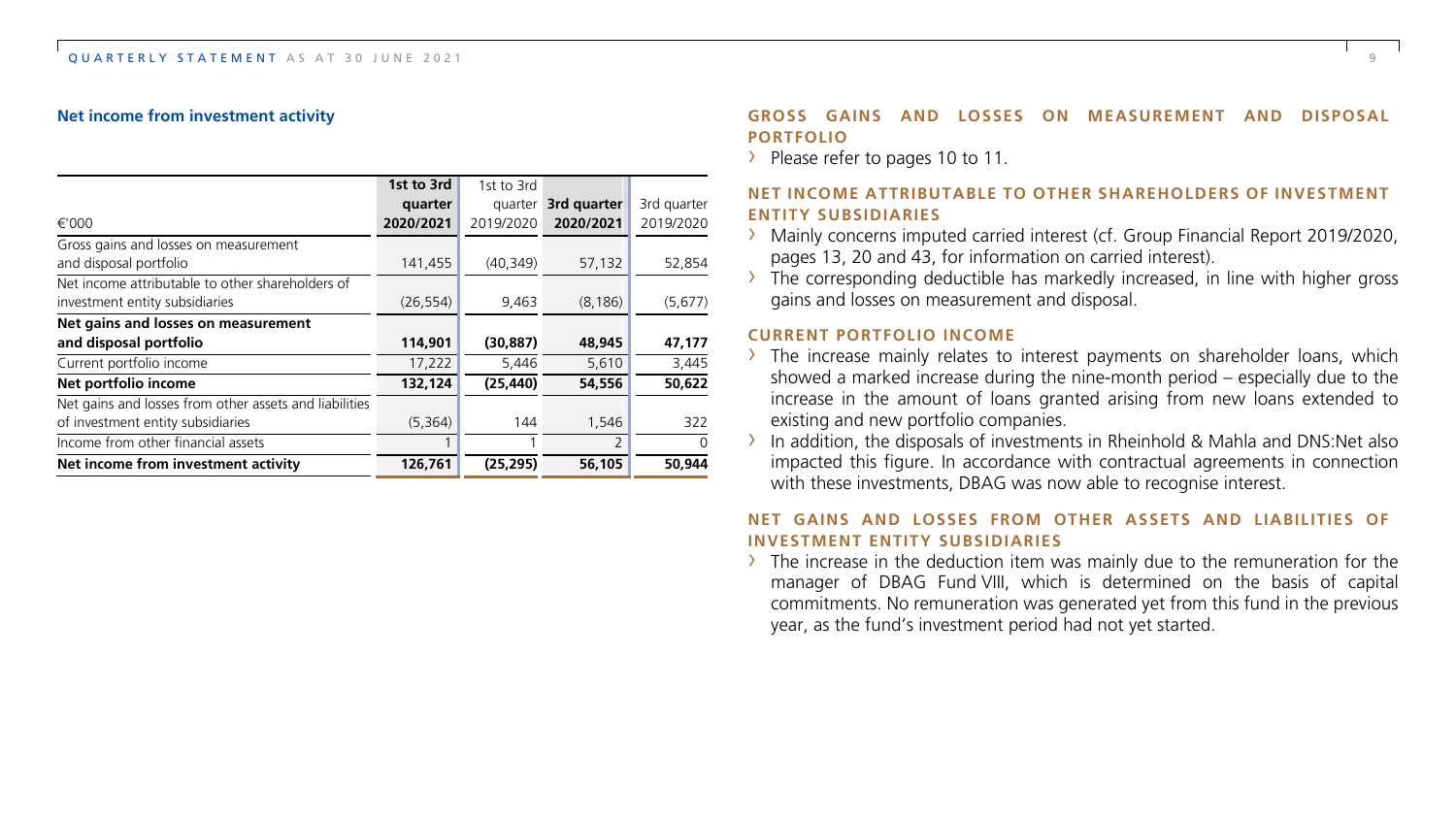#### **Gross gains and losses on measurement and disposal portfolio**

**GROSS GAINS AND LOSSES ON MEASUREMENT AND DISPOSAL PORTFOLIO BY SOURCES: SOURCE ANALYSIS 1**

|                                    | 1st to 3rd | 1st to 3rd |             |             |
|------------------------------------|------------|------------|-------------|-------------|
|                                    | quarter    | quarter    | 3rd quarter | 3rd quarter |
| €'000                              | 2020/2021  | 2019/2020  | 2020/2021   | 2019/2020   |
| Fair value of unlisted investments |            |            |             |             |
| Change in earnings                 | 113,391    | (61, 300)  | 13,625      | (13, 543)   |
| Change in debt                     | (28, 132)  | (42, 055)  | (2)         | (38, 138)   |
| Change in multiples                | 35,139     | 60,583     | 40,493      | 105,135     |
| Change in exchange rates           | (398)      | 157        | 198         | (965)       |
| $Change - other$                   | 1,887      | 759        | 1,188       | 318         |
| Subtotal                           | 121,887    | (41, 856)  | 55,502      | 52,807      |
| Net gains and losses on disposal   | 19,821     | 1,616      | 2,143       | 341         |
| Other                              | (253)      | (108)      | (513)       | (294)       |
|                                    | 141,455    | (40,349)   | 57,132      | 52,854      |

#### **FAIR VALUE OF UNLISTED INVESTMENTS**

- › Net measurement gains and losses from 23 active investments measured using the multiples method and three investments measured on the basis of exit multiples, broken down by five earnings sources.
- $\rightarrow$  Change in earnings: the earnings development of the investments in the broadband telecommunications sector remained positive in the nine-month period and in the third quarter, especially thanks to the completion of several acquisitions by one portfolio company pursuing a buy-and-build strategy, and in IT services/software. In addition, one portfolio company from the other sectors performed very positively. Higher value contributions were achieved from manufacturing businesses and related service providers (especially from automotive suppliers), as well as from mechanical and plant engineering investments. The contributions from manufacturing businesses and related service providers would have been even higher, if it were not for occasional factors that curbed earnings development (supply bottlenecks due to a shortage of components despite a healthy order book, burdens from rising raw materials costs and freight rates, as well as an expected increase in negative factors caused by supply bottlenecks, especially for semiconductors in the automotive industry).
- $\rightarrow$  Change in debt: this mainly impacts the debt financing of the aforementioned acquisitions.
- $\rightarrow$  Change in multiples: positive effects, in particular from the investments in broadband telecommunication and in IT services/software. In contrast, significant valuation mark-downs of more than three points were seen in the automotive suppliers peer group. The purchase price agreed for blikk Group yielded an additional material impact.

#### **NET GAINS AND LOSSES ON DISPOSAL**

› This largely reflects the completed disposals of Rheinhold & Mahla and DNS:Net, plus subsequent income from the disposal of a stake in the remaining externallymanaged foreign buyout fund.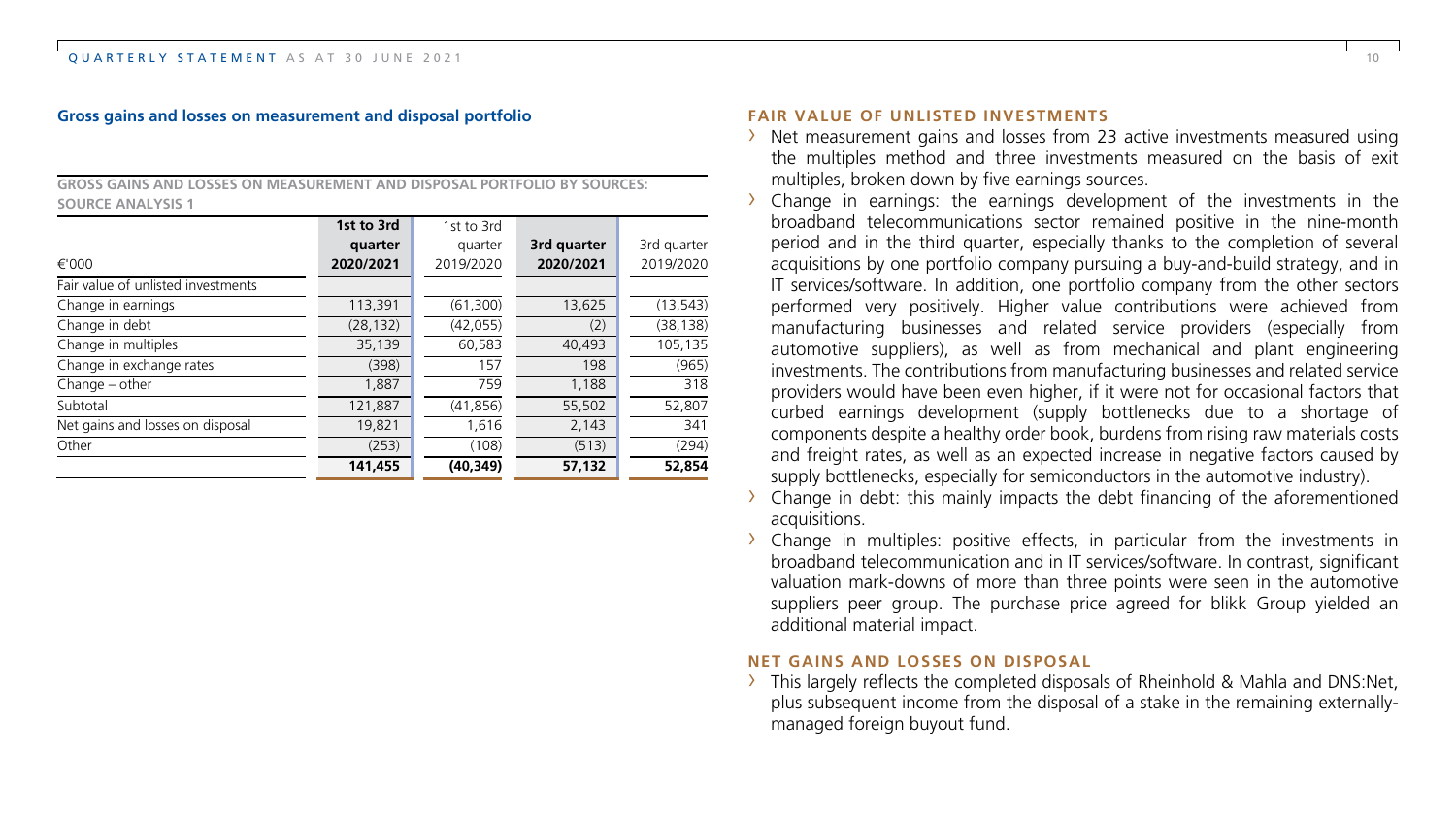**GROSS GAINS AND LOSSES ON MEASUREMENT AND DISPOSAL PORTFOLIO BY SOURCES: SOURCE ANALYSIS 2**

|                    | 1st to 3rd | 1st to 3rd |             |             |
|--------------------|------------|------------|-------------|-------------|
|                    | quarter    | quarter    | 3rd quarter | 3rd quarter |
| €'000              | 2020/2021  | 2019/2020  | 2020/2021   | 2019/2020   |
| Positive movements | 152,745    | 37.363     | 68,426      | 56,118      |
| Negative movements | (11, 290)  | (77, 712)  | (11, 294)   | (3, 264)    |
|                    | 141,455    | (40, 349)  | 57,132      | 52,854      |

**GROSS GAINS AND LOSSES ON MEASUREMENT AND DISPOSAL PORTFOLIO BY SOURCES: SOURCE ANALYSIS 3**

|                                       | 1st to 3rd | 1st to 3rd |             |             |
|---------------------------------------|------------|------------|-------------|-------------|
|                                       | quarter    | quarter    | 3rd quarter | 3rd quarter |
| €'000                                 | 2020/2021  | 2019/2020  | 2020/2021   | 2019/2020   |
| Net measurement gains and losses      | 96.994     | (41,965)   | 28,945      | 52,513      |
| Unrealised disposal gains on imminent |            |            |             |             |
| sales basis                           | 24,640     | $\Omega$   | 26,043      | $\Omega$    |
| Net gains and losses on disposal      | 19.821     | 1.616      | 2,143       | 341         |
|                                       | 141,455    | (40, 349)  | 57,132      | 52,854      |

#### **POSITIVE MOVEMENTS**

 $\rightarrow$  19 companies and the remaining externally-managed foreign buyout fund (previous year: ten)

#### **NEGATIVE MOVEMENTS**

 $\rightarrow$  Six companies (previous year:18 and the externally-managed foreign buyout fund)

#### **NO CHANGE**

 $\rightarrow$  Six investments (previous year: one) measured at their original transaction price due to a holding period of less than one year; these investments account for 13 per cent of the portfolio value. There was no change in value for one company measured at fair value.

#### **NET MEASUREMENT GAINS AND LOSSES**

 $\rightarrow$  Net measurement gains and losses reflect the operating performance of the portfolio companies, which was positive overall (cf. source analysis 1).

#### **UNREALISED DISPOSAL GAINS ON IMMINENT SALES BASIS**

 $\rightarrow$  This includes value contributions from the agreed disposals of blikk Group and Telio that were not yet concluded as at the reporting date.

#### **NET GAINS AND LOSSES ON DISPOSAL**

> Please refer to source analysis 1.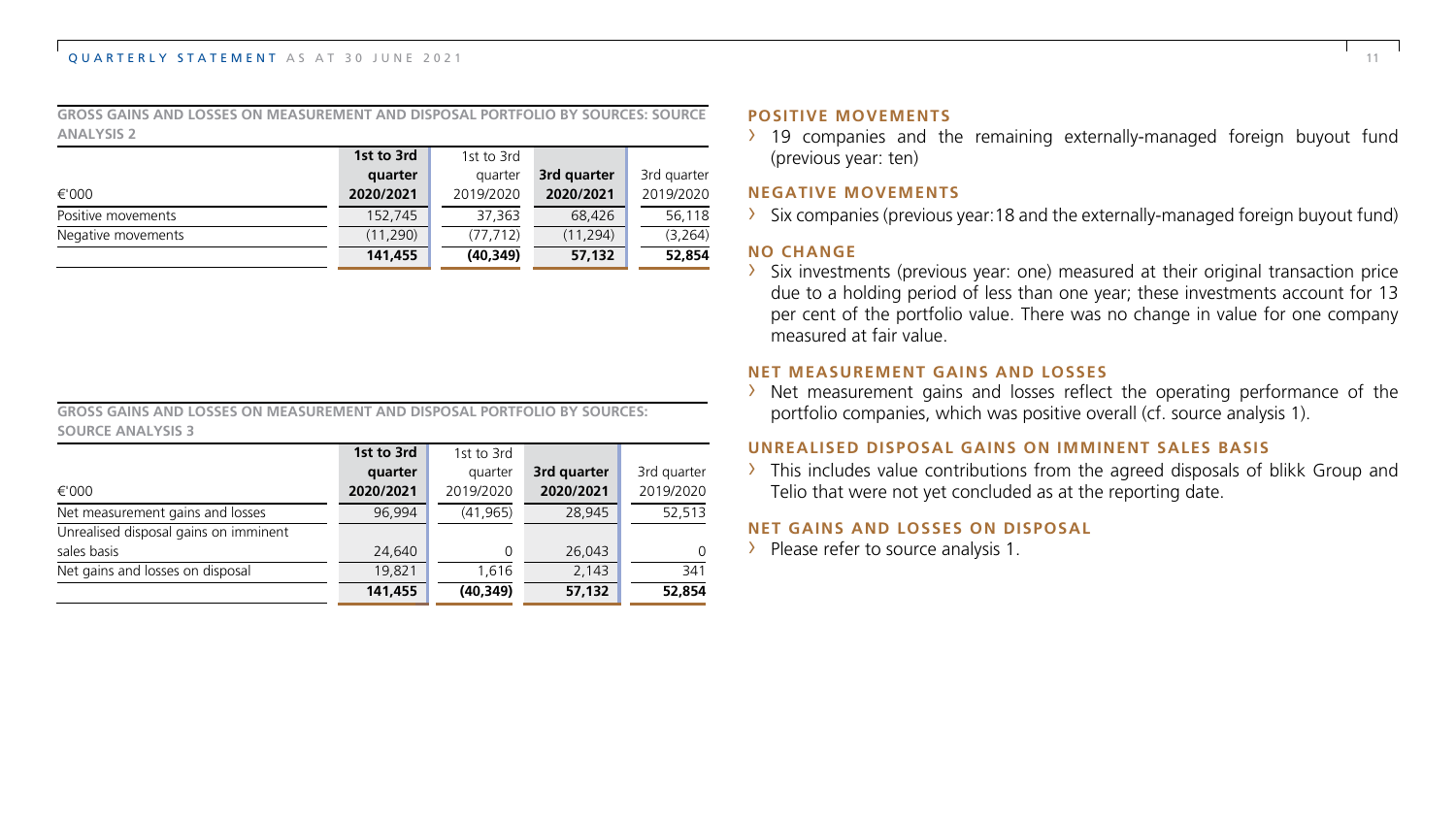# FINANCIAL POSITION – LIQUIDITY

| <b>CONDENSED CONSOLIDATED STATEMENT OF CASH FLOWS</b>   |              |            |                     |              |
|---------------------------------------------------------|--------------|------------|---------------------|--------------|
| INFLOWS (+)/OUTFLOWS (-)                                |              |            |                     |              |
|                                                         | 1st to 3rd   | 1st to 3rd | 3rd                 | 3rd          |
|                                                         | quarter      | quarter    | quarter             | quarter      |
| €'000                                                   | 2020/2021    |            | 2019/2020 2020/2021 | 2019/2020    |
| Net income                                              | 131,167      | (24, 636)  | 58,026              | 52,060       |
| Measurement gains (-)/losses (+) and gains (-)/losses   |              |            |                     |              |
| (+)on disposal of financial assets                      | (126, 395)   | 26,334     | (55, 737)           | (50,093)     |
| Other non-cash changes                                  | (17, 734)    | (18, 758)  | $\overline{z}$      | (5, 530)     |
| Cash flow from operating activities                     | (12, 962)    | (17,060)   | 2,291               | (3, 563)     |
| Proceeds from disposals of financial assets             | 80,191       | 44,949     | 62,777              | 1,067        |
| Payments for investments in financial assets            | (55, 877)    | (45, 702)  | (44, 609)           | (3, 106)     |
| Proceeds from disposal of other financial instruments   | 25,988       | 14,518     | 25,540              | 0            |
| Payments for investments in other financial instruments | (31, 122)    | (26, 047)  | (3, 522)            | <sup>n</sup> |
| Cash flow from investment activity                      | 19,180       | (12, 282)  | 40,185              | (2,039)      |
| Proceeds from (+)/payments for (-) investments in       |              |            |                     |              |
| securities                                              | $\mathbf{0}$ | 20,511     | $\mathbf 0$         | 5,023        |
| Other cash inflows and outflows                         | (69)         | (343)      | (7)                 | (155)        |
| Cash flow from investing activities                     | 19,110       | 7.886      | 40.179              | 2,829        |
| Proceeds from capital increases                         | 100,176      | $\Omega$   | 100,176             | 0            |
| Payments for lease liabilities                          | (755)        | (741)      | (246)               | (252)        |
| Proceeds from drawdowns of credit lines                 | 60,500       | $\Omega$   | 17,200              | 0            |
| Payments for redemption of credit lines                 | (13, 100)    | $\Omega$   | (13, 100)           | $\Omega$     |
| Payments to shareholders (dividends)                    | (12, 035)    | (22, 566)  | 0                   | $\Omega$     |
| Cash flow from financing activities                     | 134,786      | (23, 307)  | 104,030             | (252)        |
| Net change in cash and cash equivalents                 | 140,934      | (32, 480)  | 146,500             | (986)        |
| Cash and cash equivalents at start of reporting period  | 18,367       | 43,934     | 12,801              | 12,440       |
| Cash and cash equivalents at end of reporting           |              |            |                     |              |
| period                                                  | 159,301      | 11,454     | 159,301             | 11,454       |

#### **CASH FLOW FROM OPERATING ACTIVITIES**

- › This was impacted by the deferral of the advisory fee for DBAG Fund VII; the aggregate amount deferred since July 2019 increased by an additional 2.8 million euros in the reporting quarter to a total of 24.8 million euros; this advisory fee will be collected when the disposal of blikk is completed.
- $\rightarrow$  In addition, fluctuations related to call dates for fund investors; remuneration for advisory services to DBAG Fund VIII in the first quarter of 2020 (4.3 million euros) had already been called and received prior to the last reporting date (cf. Group Financial Report, p. 45) – accordingly, there was no cash inflow during the reporting period.

#### **CASH FLOW FROM INVESTING ACTIVITIES**

- $\rightarrow$  Since the sale of the securities, this figure has been entirely shaped by cash flow from investment activity and the related volatility, which is typical for the Company's business.
- $\rightarrow$  Proceeds were recognised from the Pfaudler transaction (placement of shares and partial disposal of the operating business) and the disposals of Rheinhold & Mahla and DNS:Net.

#### **FINANCIAL RESOURCES**

 $\rightarrow$  Solely cash and cash equivalents as at the reporting date; the Group's investment entity subsidiaries hold additional financial resources of 7.9 million euros.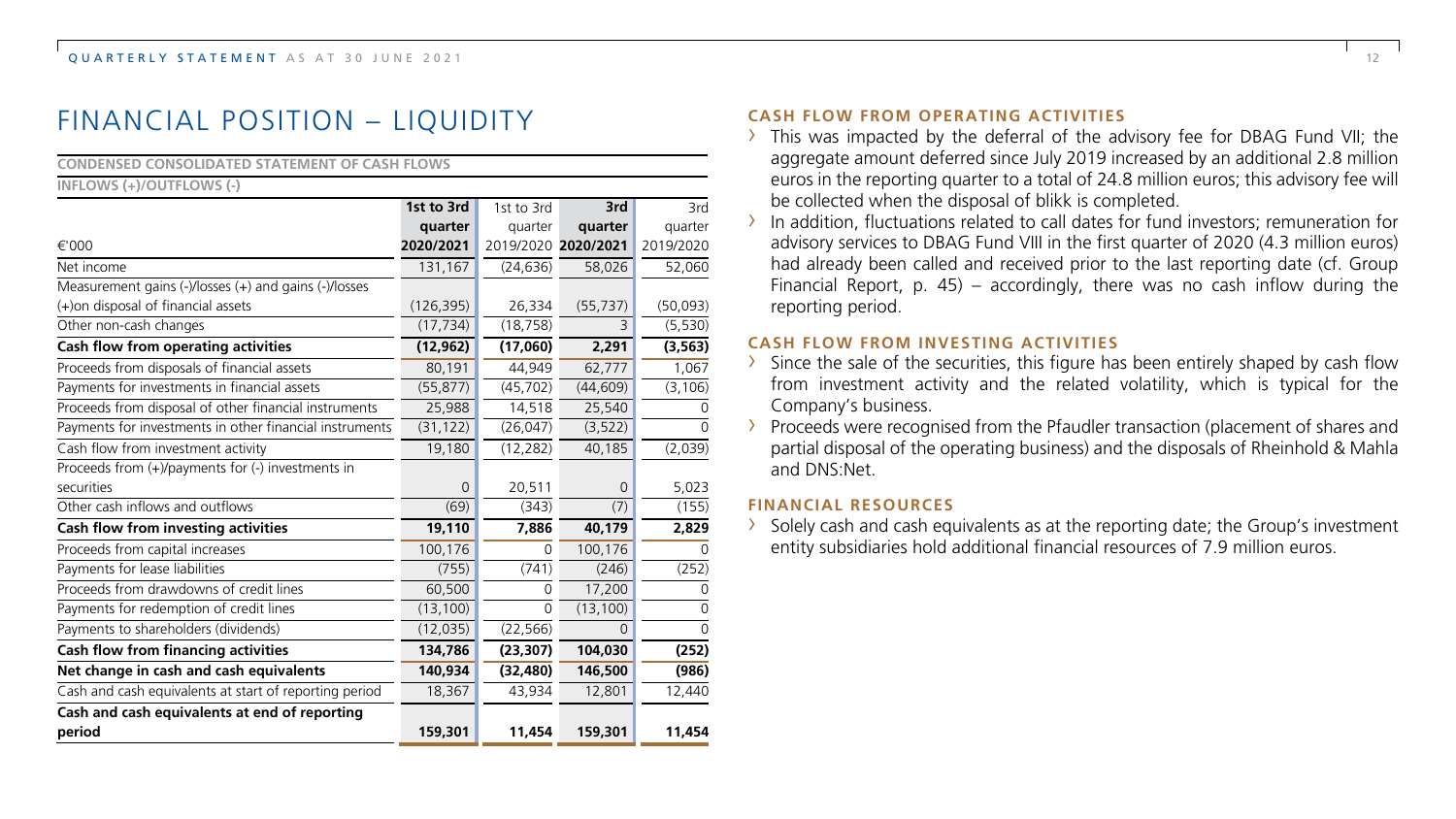# FINANCIAL POSITION – ASSETS

| CONDENSED CONSOLIDATED STATEMENT OF FINANCIAL POSITION |              |             |
|--------------------------------------------------------|--------------|-------------|
| €'000                                                  | 30 June 2021 | 30 Sep 2020 |
| Financial assets                                       | 492,821      | 390,741     |
| Other non-current assets                               | 5,781        | 6,250       |
| Deferred tax assets                                    | $\Omega$     | 214         |
| <b>Non-current assets</b>                              | 498,602      | 397,204     |
| Other financial instruments                            | 31,122       | 25,988      |
| Receivables and other assets                           | 14,580       | 10,595      |
| Cash and cash equivalents                              | 159,301      | 18,367      |
| Other current assets                                   | 33,575       | 22,432      |
| <b>Current assets</b>                                  | 238,579      | 77,382      |
| <b>Total assets</b>                                    | 737,181      | 474,587     |
| Equity                                                 | 643,278      | 423,531     |
| Non-current liabilities                                | 20,531       | 21,305      |
| Current liabilities                                    | 73,371       | 29,751      |
| <b>Total equity and liabilities</b>                    | 737,181      | 474,587     |

#### **TOTAL ASSETS**

› Total assets increased by more than half since the end of the 2019/2020 financial year.

#### **NON-CURRENT ASSETS**

- $\rightarrow$  Significant increase in absolute terms, especially due to the value appreciation of financial assets.
- › Please refer to pages 14 to 17 for information on financial assets.
- $\rightarrow$  However, the share of non-current assets in total assets declined to 67.6 per cent (30 September 2020: 83.7 per cent).

#### **CURRENT ASSETS**

› Current assets increased due to significantly higher cash and cash equivalents following the capital increase.

#### **EQUITY**

- $\rightarrow$  Equity clearly exceeded the level as at 30 September 2020, due to the capital increase and high net income.
- $\rightarrow$  The equity ratio remains high; at 87.3 per cent, it was down only slightly from 89.2 per cent as at 30 September 2020.
- › Equity covers non-current assets in full, with current assets now covered at 60.6 per cent (30 September 2020: 34.0 per cent).

#### **CURRENT LIABILITIES**

- $\rightarrow$  The increase compared to 30 September 2020 was due in particular to further drawdowns of the credit line.
- › As at the reporting date, 60.5 million euros were drawn down from the total volume of 106.7 million euros.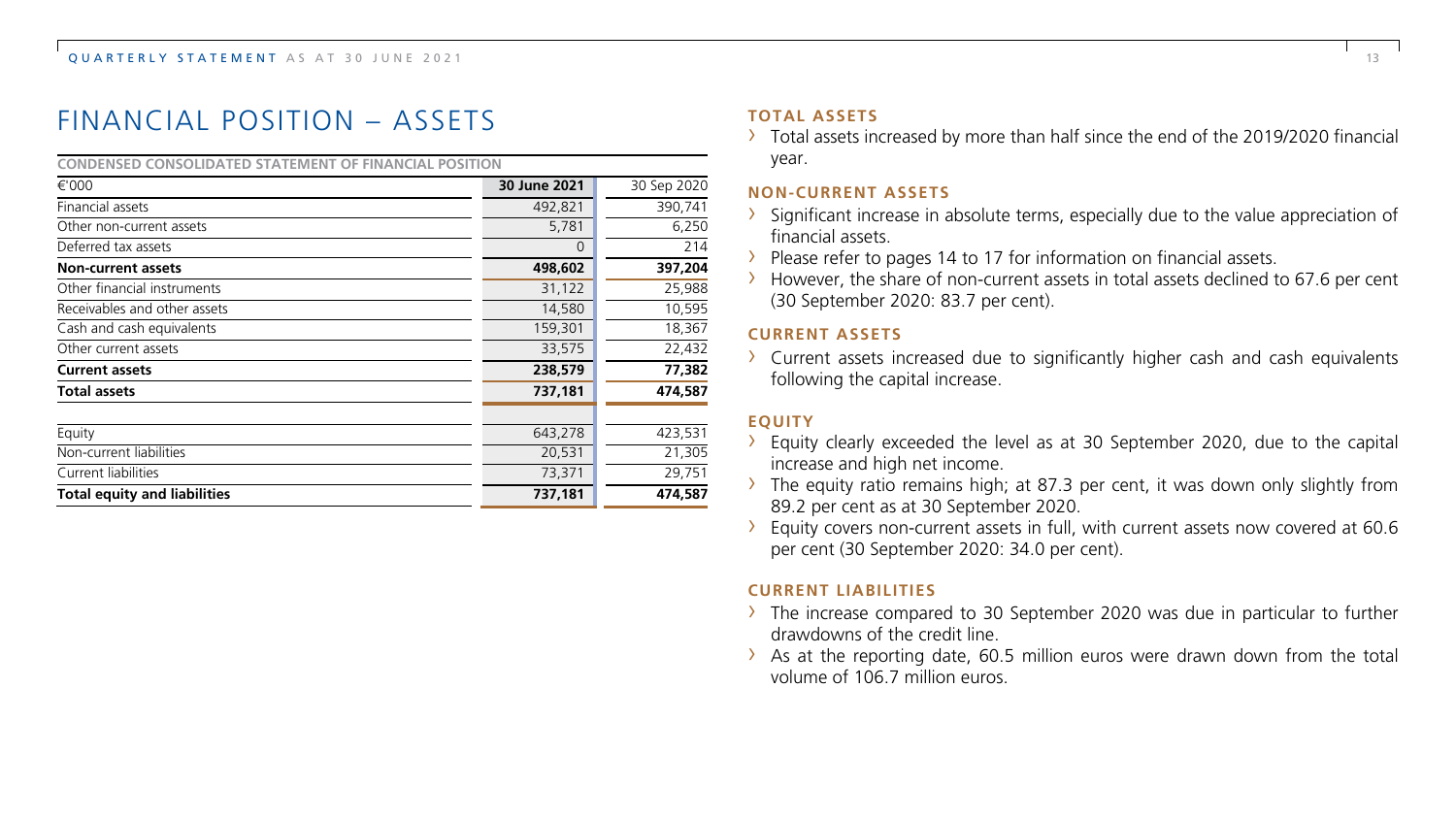#### **Financial assets**

| €'000                                                             | 30 June 2021 | 30 Sep 2020 |
|-------------------------------------------------------------------|--------------|-------------|
| Portfolio value                                                   |              |             |
| gross                                                             | 541,575      | 428,475     |
| Interests of other shareholders in investment entity subsidiaries | (47,097)     | (32, 871)   |
| net                                                               | 494,478      | 395.604     |
| Other assets and liabilities of unconsolidated investment entity  |              |             |
| subsidiaries                                                      | (1,762)      | (4, 917)    |
| Other financial assets                                            | 105          | 55          |
| <b>Financial assets</b>                                           | 492,821      | 390,741     |

#### **GROSS PORTFOLIO VALUE**

› Please refer to pages 15 to 17.

#### **INTERESTS OF OTHER SHAREHOLDERS IN INVESTMENT ENTITY SUBSIDIARIES**

- > This mainly relates to carried interest.
- $\rightarrow$  The increase since the start of the financial year resulted mainly from changes in the value of the DBAG ECF and DBAG Fund VI portfolios.

#### **OTHER ASSETS AND LIABILITIES OF INVESTMENT ENTITY SUBSIDIARIES**

- $\rightarrow$  This resulted mainly from the subsidiaries' higher borrowings, due to the marked expansion in investment activity during the nine-month period.
- › The item reflects short-term loans granted by DBAG to its investment entity subsidiaries for the interim financing of capital calls for follow-up investments.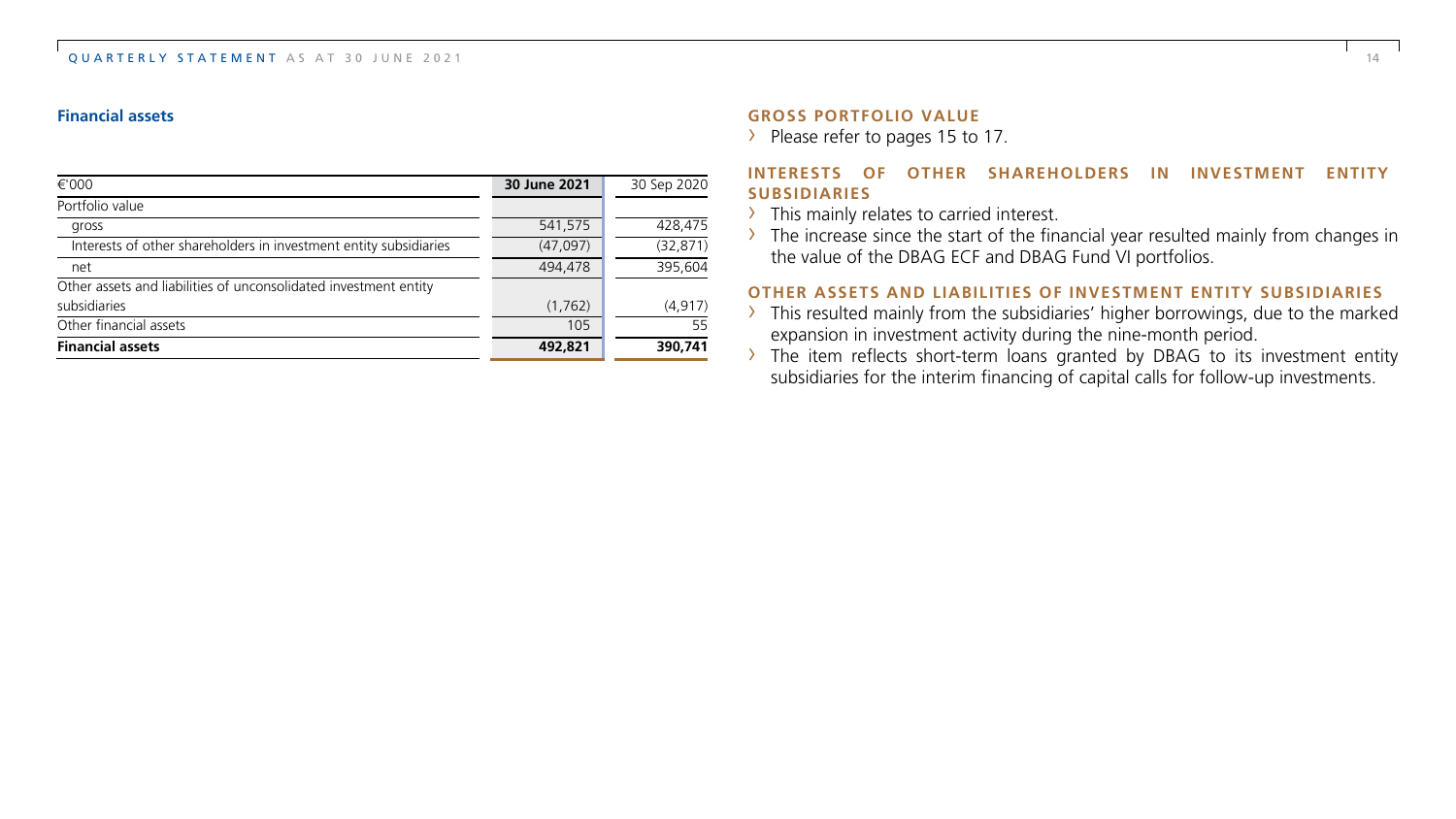#### **Portfolio structure**

| PORTFOLIO STRUCTURE (15 LARGEST INVESTMENTS IN TERMS OF PORTFOLIO VALUE ON 30 JUNE 2021) |      |                          |                      |                                  |                              |
|------------------------------------------------------------------------------------------|------|--------------------------|----------------------|----------------------------------|------------------------------|
| Company                                                                                  | Cost | <b>Equity share DBAG</b> | Investment type      | Sector                           | Group share of the portfolio |
|                                                                                          | €mn  | $\%$                     |                      |                                  | %                            |
| blikk Holding GmbH                                                                       | 19.0 | 11.0                     | <b>MBO</b>           | Healthcare                       |                              |
| Cartonplast Holding GmbH                                                                 | 25.3 | 16.4                     | <b>MBO</b>           | Industrial services              |                              |
| Pfaudler International S.à.r.l.                                                          | 1.2  | 17.6                     | <b>MBO</b>           | Mechanical and plant engineering |                              |
| vitronet Group                                                                           | 14.7 | 41.2                     | <b>MBO</b>           | Broadband/telecommunications     |                              |
| von Poll Immobilien GmbH                                                                 | 11.7 | 30.1                     | <b>MBO</b>           | <b>Services</b>                  | 42.4                         |
| Cloudflight GmbH                                                                         | 10.3 | 17.1                     | <b>MBO</b>           | IT services/software             |                              |
| congatec Group GmbH                                                                      | 22.9 | 20.4                     | <b>MBO</b>           | Industrial components            |                              |
| duagon Holding AG                                                                        | 24.6 | 21.4                     | <b>MBO</b>           | Industrial components            |                              |
| netzkontor nord GmbH                                                                     | 5.0  | 35.8                     | <b>MBO</b>           | Broadband/telecommunications     |                              |
| Telio Management GmbH                                                                    | 14.3 | 15.8                     | <b>MBO</b>           | Other                            | 22.1                         |
| Karl Eugen Fischer GmbH                                                                  | 22.6 | 20.6                     | <b>MBO</b>           | Mechanical and plant engineering |                              |
| Oechsler AG                                                                              | 11.2 | 8.4                      | Growth               | Automotive suppliers             |                              |
| Polytech Health & Aesthetics GmbH                                                        | 14.6 | 15.3                     | <b>MBO</b>           | Healthcare                       |                              |
| R+S Group AG                                                                             | 16.0 | 75.1                     | Long-Term Investment | Industrial services              |                              |
| Solvares Group                                                                           | 14.3 | 16.9                     | <b>MBO</b>           | IT services/software             | 14.8                         |

At 30 June 2021, the 15 most valuable investments accounted for around 79 per cent of the portfolio value (30 September 2020: 76 per cent). The table shows these 15 companies sorted by their portfolio value. They are split into three groups of five companies each, and are listed alphabetically within their group. The first group consists of the five companies with the highest portfolio value, followed by the next five, which includes the sixth- to tenth-largest and the last group with the eleventh- to fifteenthlargest companies (in each case by their value in the portfolio).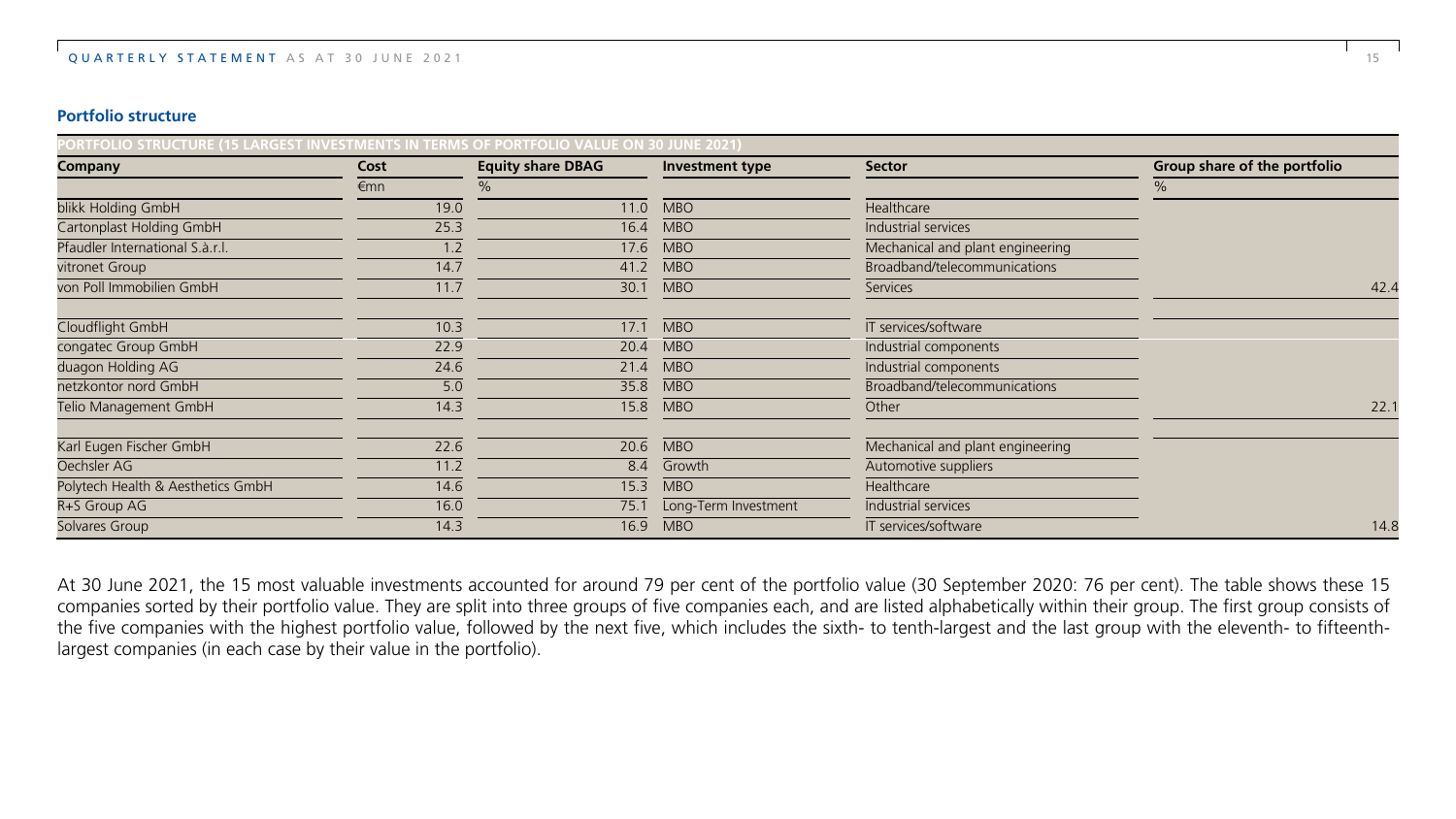#### QUARTERLY STATEMENT AS AT 30 JUNE 2021 16



#### **PORTFOLIO VALUE DEVELOPMENT €mn**

#### **Portfolio and portfolio value PORTFOLIO VALUE AS AT 30 JUNE 2021**

- › 32 active equity investments valued at 536.9 million euros (30 September 2020: 421.0 million euros)
- › "Other" investments comprise the investment in an externally managed foreign private equity fund as well as entities through which (predominantly) representations and warranties from previous disposals are settled, with a value of 4.7 million euros (30 September 2020: 7.5 million euros).
- $\rightarrow$  Portfolio value is equivalent to 1.34 times the original cost (30 September 2020: 1.1 times).
- Business models linked to manufacturing businesses and related service providers continue to be valued slightly below cost (0.9 times).
- › Four out of 32 portfolio companies are active in broadband telecommunications; they were valued at 3.7 times cost, accounting for 25 per cent of portfolio value (30 September 2020: 27 per cent).

#### **CHANGE IN PORTFOLIO VALUE**

- › Additions: mainly congatec and R+S Group (39.8 million euros combined).
- › Disposals: predominantly DNS:Net, Pfaudler and Rheinhold & Mahla (63.4 million euros).
- $\rightarrow$  The change in value was largely attributable to the operating performance of portfolio companies as well as value contribution from the blikk Group disposal (cf. source analysis 1).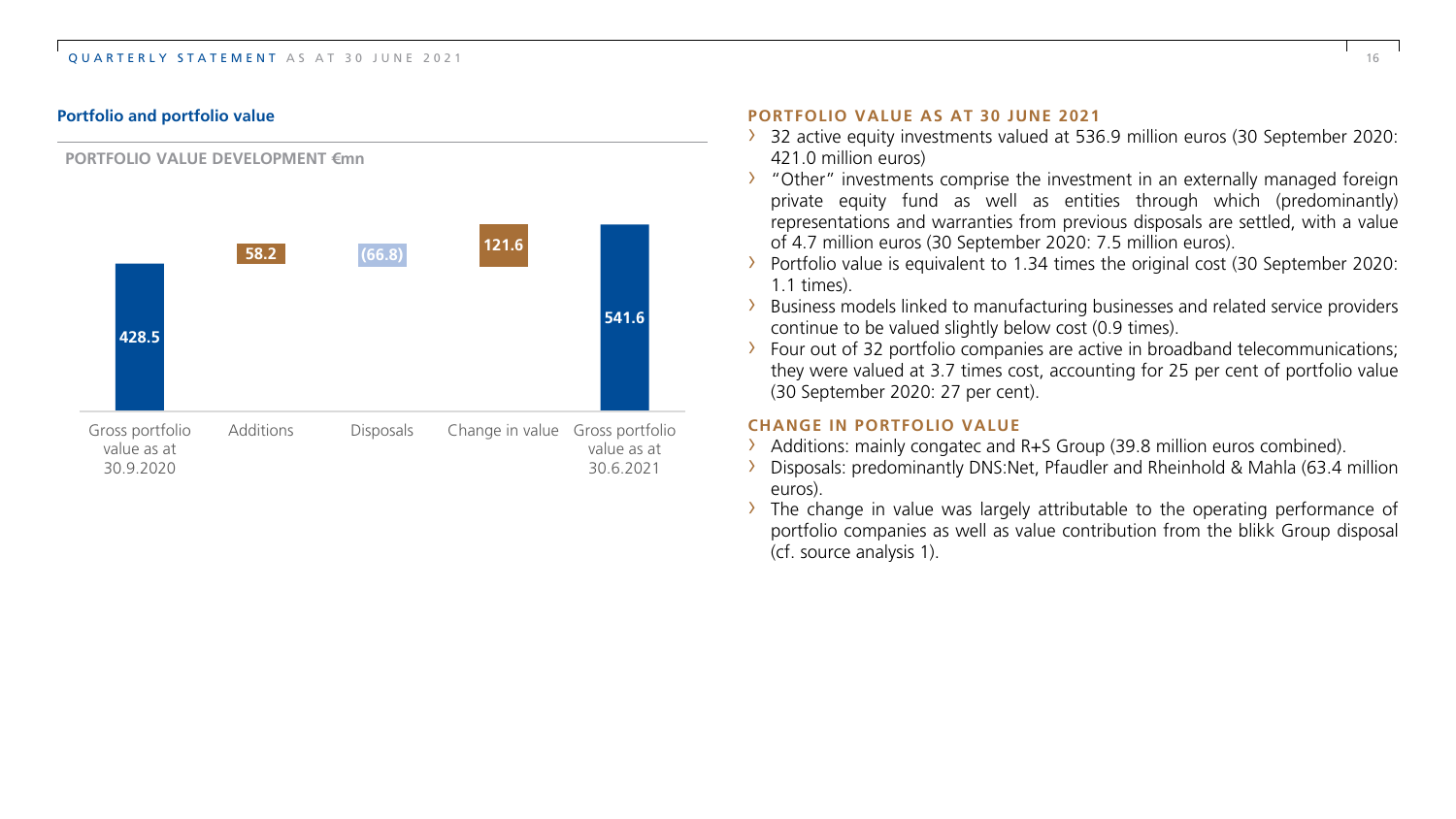#### QUARTERLY STATEMENT AS AT 30 JUNE 2021 17 17



**PORTFOLIO VALUE BY NET DEBT/EBITDA OF PORTFOLIO COMPANIES**  $\frac{0}{0}$ 





**Other** 

**PORTFOLIO VALUE BY TYPE OF INVESTMENT**  $\frac{1}{2}$ 



Management buyouts Growth financing Long-Term investments **Other**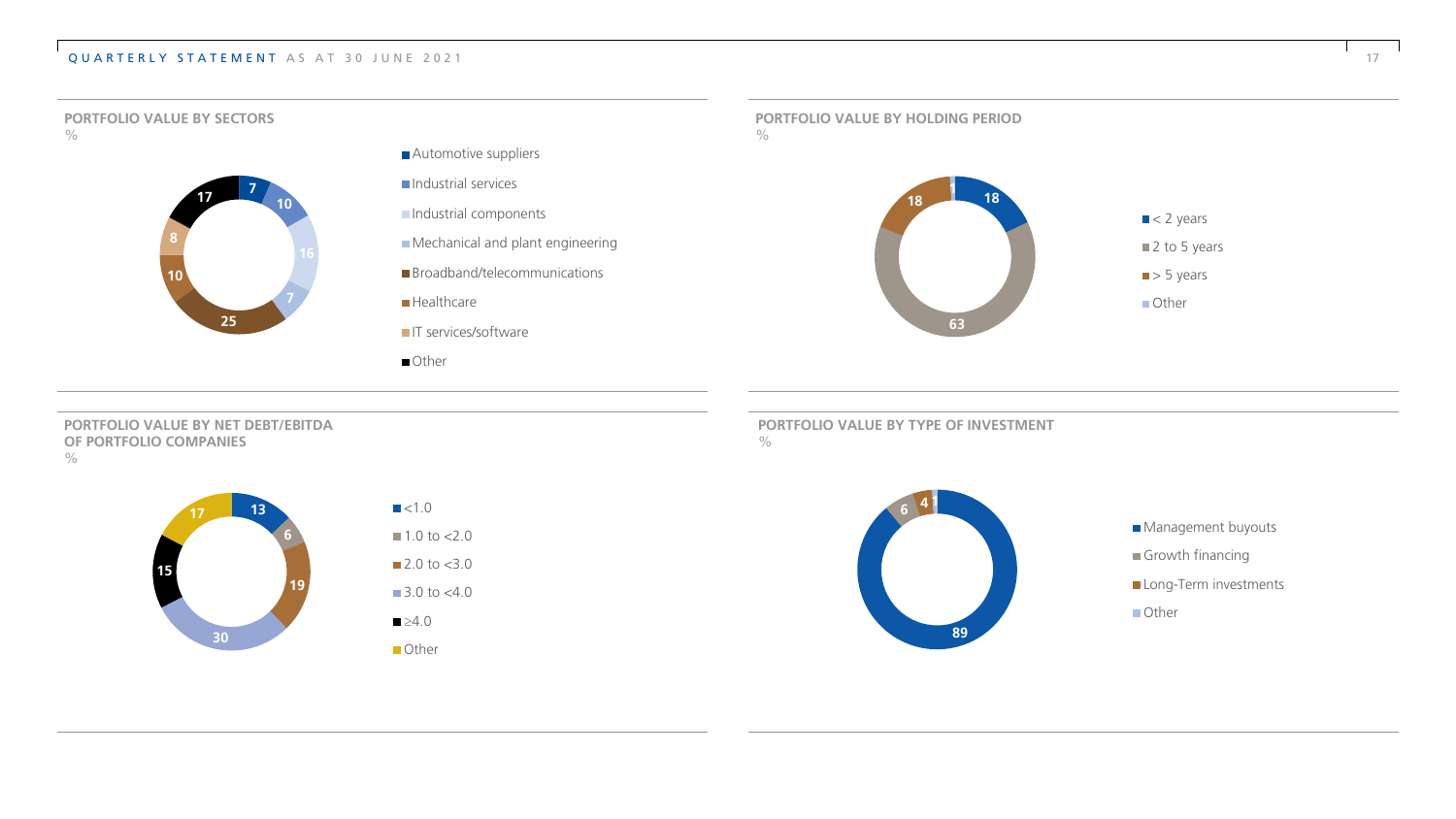# BUSINESS PERFORMANCE BY SEGMENT

#### **Private Equity Investments segment**

| SEGMENT EARNINGS STATEMENT - PRIVATE EOUITY INVESTMENTS |            |            |             |             |  |
|---------------------------------------------------------|------------|------------|-------------|-------------|--|
|                                                         | 1st to 3rd | 1st to 3rd |             |             |  |
|                                                         | quarter    | quarter    | 3rd quarter | 3rd quarter |  |
| €'000                                                   | 2020/2021  | 2019/2020  | 2020/2021   | 2019/2020   |  |
| Net income from investment activity                     | 126.761    | (25, 295)  | 56,105      | 50.944      |  |
| Other income/expense items                              | (8, 767)   | (5, 952)   | (2,848)     | (1,984)     |  |
| <b>Earnings before taxes</b>                            | 117,993    | (31, 247)  | 53,256      | 48,961      |  |

| NET ASSET VALUE AND AVAILABLE LIOUIDITY        |              |             |
|------------------------------------------------|--------------|-------------|
| €'000                                          | 30 June 2021 | 30 Sep 2020 |
| <b>Financial assets</b>                        | 492,821      | 390,741     |
| Other financial instruments                    | 31,122       | 25.988      |
| <b>Financial resources</b>                     | 159,301      | 18,367      |
| Credit liabilities                             | (60, 500)    | (13, 100)   |
| Net asset value                                | 622,744      | 421.997     |
| Financial resources                            | 159,301      | 18,367      |
| Credit lines                                   | 46,160       | 76,900      |
| <b>Available liquidity</b>                     | 205,461      | 95,267      |
| Co-investment commitments alongside DBAG funds | 272,242      | 311,324     |

#### **EARNINGS BEFORE TAXES**

› Significantly higher value contribution from the portfolio companies' operational performance (cf. "Financial performance").

#### **OTHER INCOME/EXPENSE ITEMS**

Where expenses increased above plan, this related to items reflecting the Company's performance (cf. "Financial performance"). The figure includes internal management fees paid to the Fund Investment Services segment (now only related to DBAG ECF), in the amount of 1.0 million euros (unchanged from the previous year).

#### **NET ASSET VALUE**

Net asset value per share (adjusted for capital increase, including the dividend distributed following the Annual General Meeting) increased by 20.3 per cent: the positive performance of investments more than compensated for the dilution effect.

#### **CO-INVESTMENT COMMITMENTS ALONGSIDE DBAG FUNDS**

- › Solid financial backing for medium-term investment plans.
- Coverage of co-investment commitments through available financial resources increased significantly as a result of the capital increase, to 75.5 per cent (30 September 2020: 30.6 per cent).
- Remaining funds required to finance co-investment commitments of 66.8 million euros as well as Long-Term Investments are to be covered from proceeds from the portfolio. The Telio disposal was agreed during the reporting period, whilst the disposal of blikk Group was agreed after the end of the reporting period; in addition, the advisory fee for DBAG Fund VII, totalling 24.8 million euros, was deferred.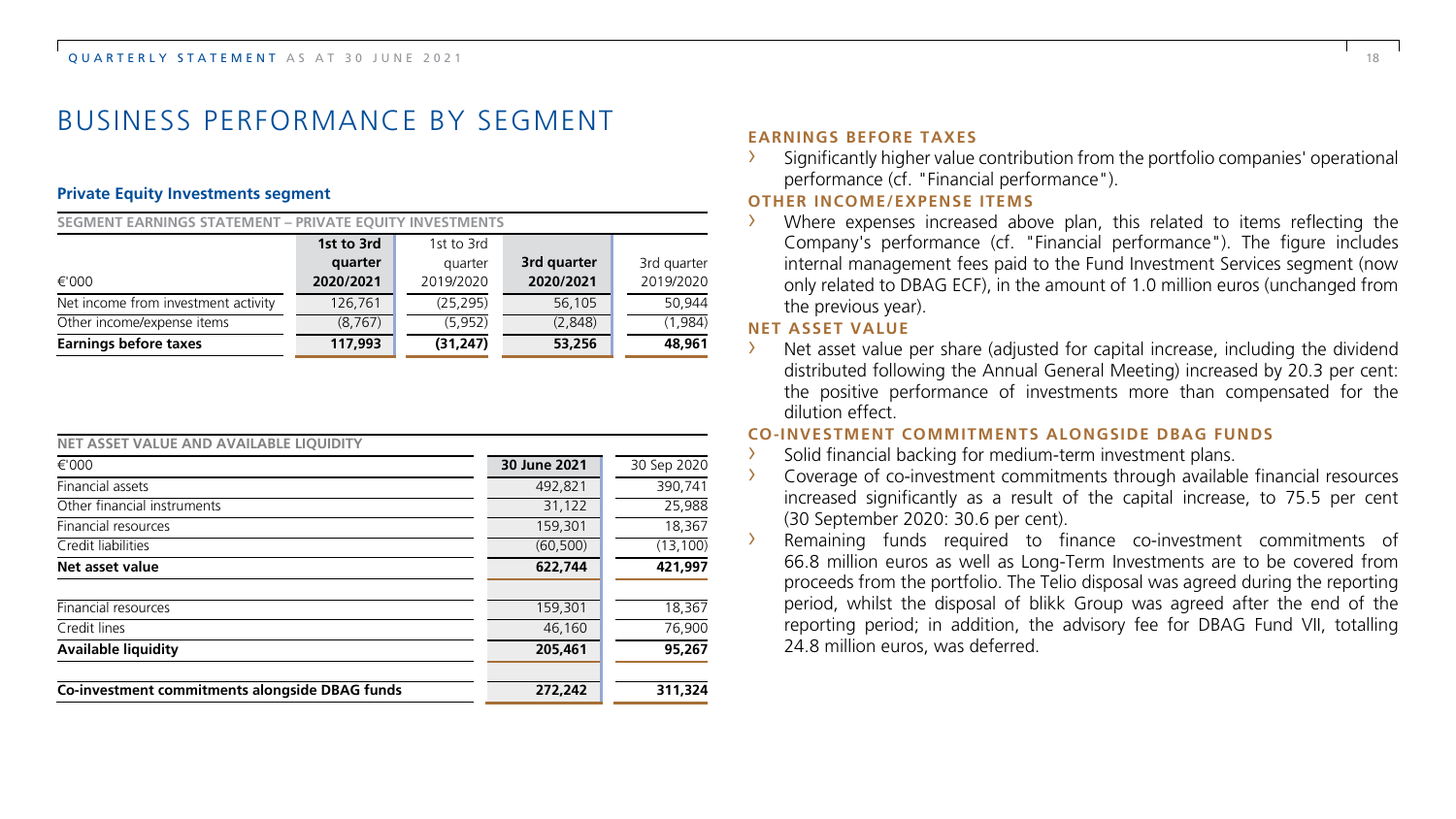#### **Fund Investment Services segment**

| SEGMENT EARNINGS STATEMENT - FUND INVESTMENT SERVICES |            |            |             |             |
|-------------------------------------------------------|------------|------------|-------------|-------------|
|                                                       | 1st to 3rd | 1st to 3rd |             |             |
|                                                       | quarter    | quarter    | 3rd quarter | 3rd quarter |
| €'000                                                 | 2020/2021  | 2019/2020  | 2020/2021   | 2019/2020   |
| Income from Fund Services                             | 32.524     | 21.354     | 10.716      | 7.039       |
| Other income/expense items                            | (18, 613)  | (14, 753)  | (5,944)     | (3,937)     |
| <b>Earnings before taxes</b>                          | 13,911     | 6,600      | 4.771       | 3.102       |

| ASSETS UNDER MANAGEMENT OR ADVISORY |  |
|-------------------------------------|--|
|-------------------------------------|--|

| €'000                                                    | 30 June 2021 | 30 Sep 2020 |
|----------------------------------------------------------|--------------|-------------|
| Funds invested in portfolio companies                    | 1,451,136    | 1,403,316   |
| Funds called but not yet invested                        | 1.910        |             |
| Short-term bridge financing for new investments          | 140,820      | 135,856     |
| Outstanding capital commitments of third-party investors | 890.189      | 1.025.023   |
| Financial resources (of DBAG)                            | 159,301      | 18.367      |
| Assets under management or advisory                      | 2,643,357    | 2,582,562   |

#### **EARNINGS BEFORE TAXES**

- › The calculation basis for **INCOME FROM FUND SERVICES** has increased following the start of the investment period of DBAG Fund VIII.
- › Internal income from the Private Equity Investments segment (unchanged at 1.0 million euros) was taken into account.

#### **OTHER INCOME/EXPENSE ITEMS**

› Where expenses increased above plan, this related to items reflecting the Company's performance (cf. "Financial performance").

#### **ASSETS UNDER MANAGEMENT OR ADVISORY**

- The figure increased compared to the volume at the end of the past financial year, due to the inflow of funds from the capital increase.
- › Pending capital commitments from fund investors declined as investment activity increased.
- › Total funds invested in (or called for) portfolio companies or bridge loans actually increased despite the closing of portfolio company disposals during the first nine months of the financial year.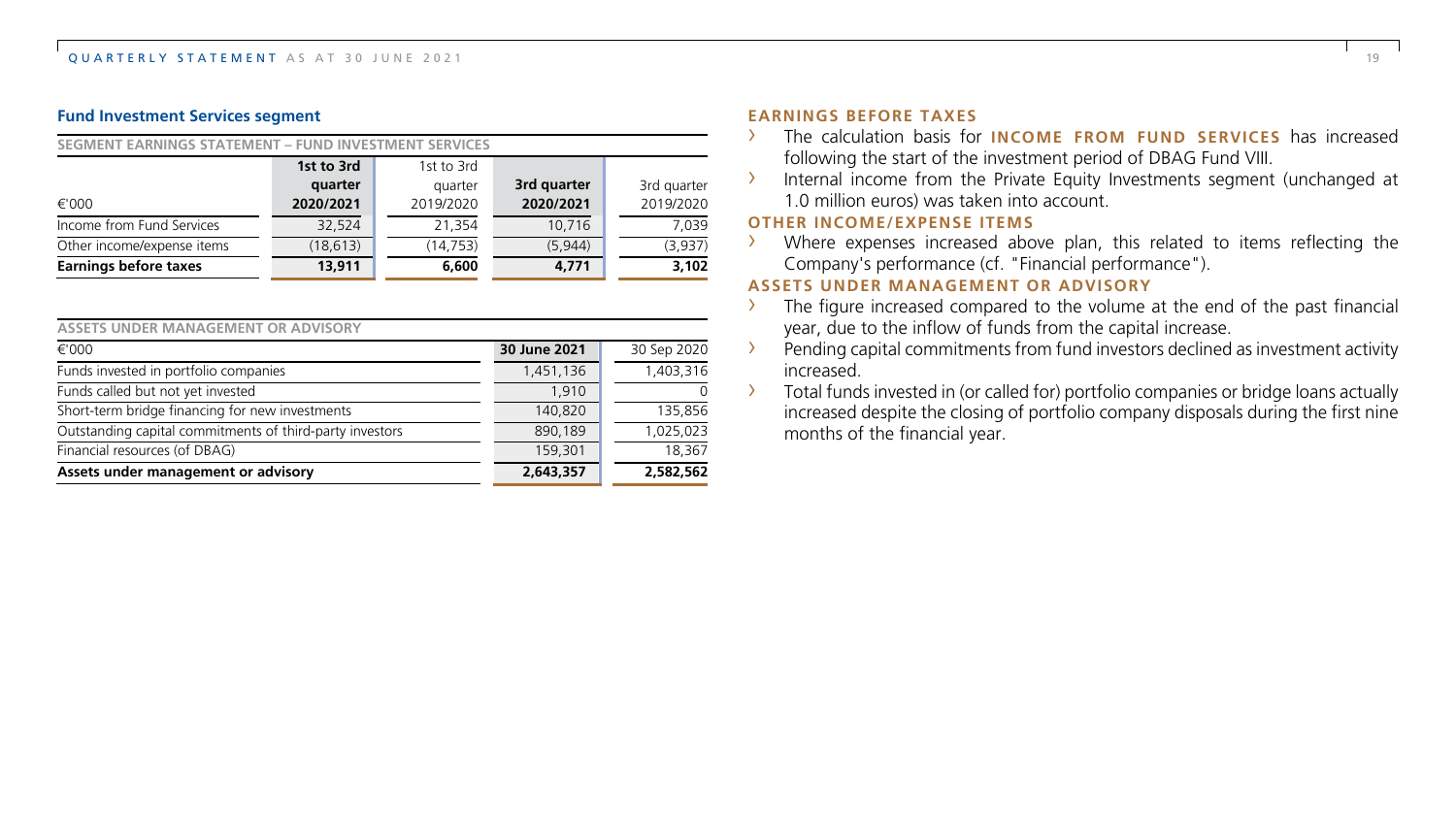# REPORT ON MATERIAL EVENTS AFTER THE REPORTING DATE

#### **DBAG Fund VII**

The sale of **BLIKK HOLDING GMBH** to EQT Infrastructure V, a fund managed by the global investment organisation EQT, was agreed in July 2021.

- › Additional, unexpected value contribution of 26.0 million euros in the third quarter
- › As DBAG and DBAG Fund VII continue to see good development opportunities, they will re -invest up to 15 per cent (with up to 3 percentage points attributable to DBAG itself).
- $\geq$  105.7 million euros was invested in the blikk Group, partly funded by the topup fund, of which 18.7 million euros was attributable to DBAG, which had held around eleven per cent of the shares until the disposal.

#### **DBAG ECF**

**VITRONET GMBH** ("vitronet") completed its acquisition of Meyer Straßenbau in July 2021, having been agreed in June 2021.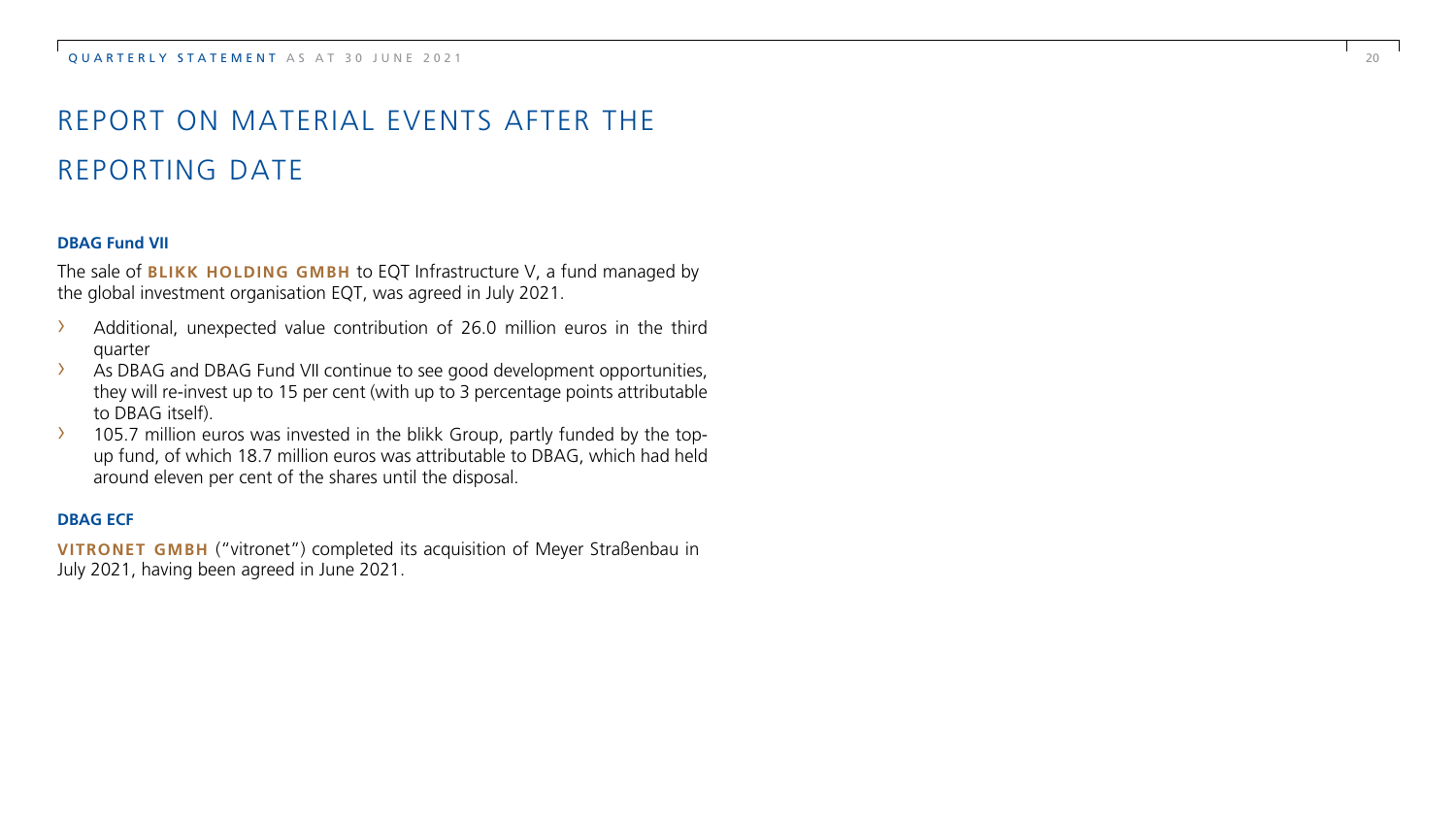# OPPORTUNITIES AND RISKS

- The statements made in the Combined Management Report as at 30 September 2020 continue to apply in principle (please refer to the Group Financial Report 2019/2020, pages 65 et seqq.).
- In our view, the probability of occurrence for the risk factor "access to stock and credit markets is not ensured" declined from "possible" to "low" in the third quarter, following the successful completion of a capital increase in May 2021.

# FORECAST

#### **FORECAST INCREASED ON 22 JULY 2021**

- The performance of portfolio companies turned out to be better than previously expected.
- › On top of this came the hitherto unexpected contribution of 26.0 million euros to DBAG's third-quarter net income from the sale of blikk Group.

Expected net income for 2020/2021: 125 to 145 million euros (forecast last published in March 2021, confirmed in May: 70 to 80 million euros).

The projected earnings improvement is based on significantly higher net income from investment activity: 125 to 140 million euros (previously: 65 to 75 million euros).

Expected net asset value of Private Equity Investments as at 30 September 2021: 620 to 690 million euros, including the net proceeds from the capital increase of approximately 100 million euros (previously: 450 to 505 million euros before net proceeds from the capital increase).

Expected earnings from Fund Investment Services: 16 to 17 million euros (previously: 15 to 16 million euros).

The forecast is subject to the unchanged proviso that there will be no significant deviation from the valuation levels in the capital markets at the end of the 2020/2021 financial year from those made when the forecast was updated.

Our dividend policy remains generally unchanged (cf. Group Financial Report, pages 19 and 80).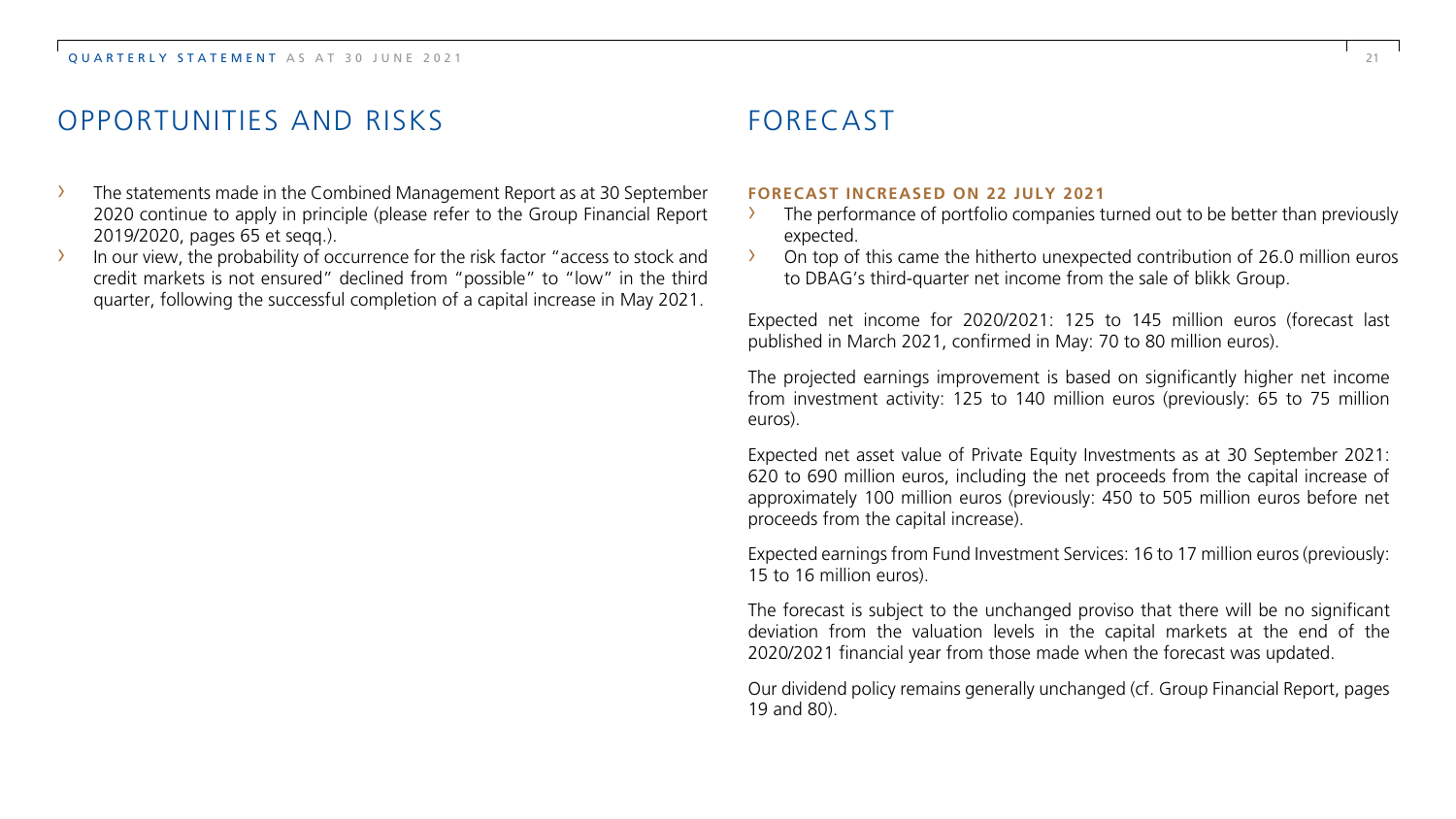# OTHER DISCLOSURES

This document is a quarterly statement pursuant to section 53 of the Stock Exchange Rules and Regulations (Börsenordnung) of the Frankfurt Stock Exchange in the version dated 23 November 2020. The consolidated statement of financial position, the consolidated statement of comprehensive income, the consolidated statement of cash flows and the consolidated statement of changes in equity were prepared in accordance with International Financial Reporting Standards (IFRS). The accounting, valuation and consolidation methods used are the same as those used in the previous consolidated financial statements at 30 September 2020.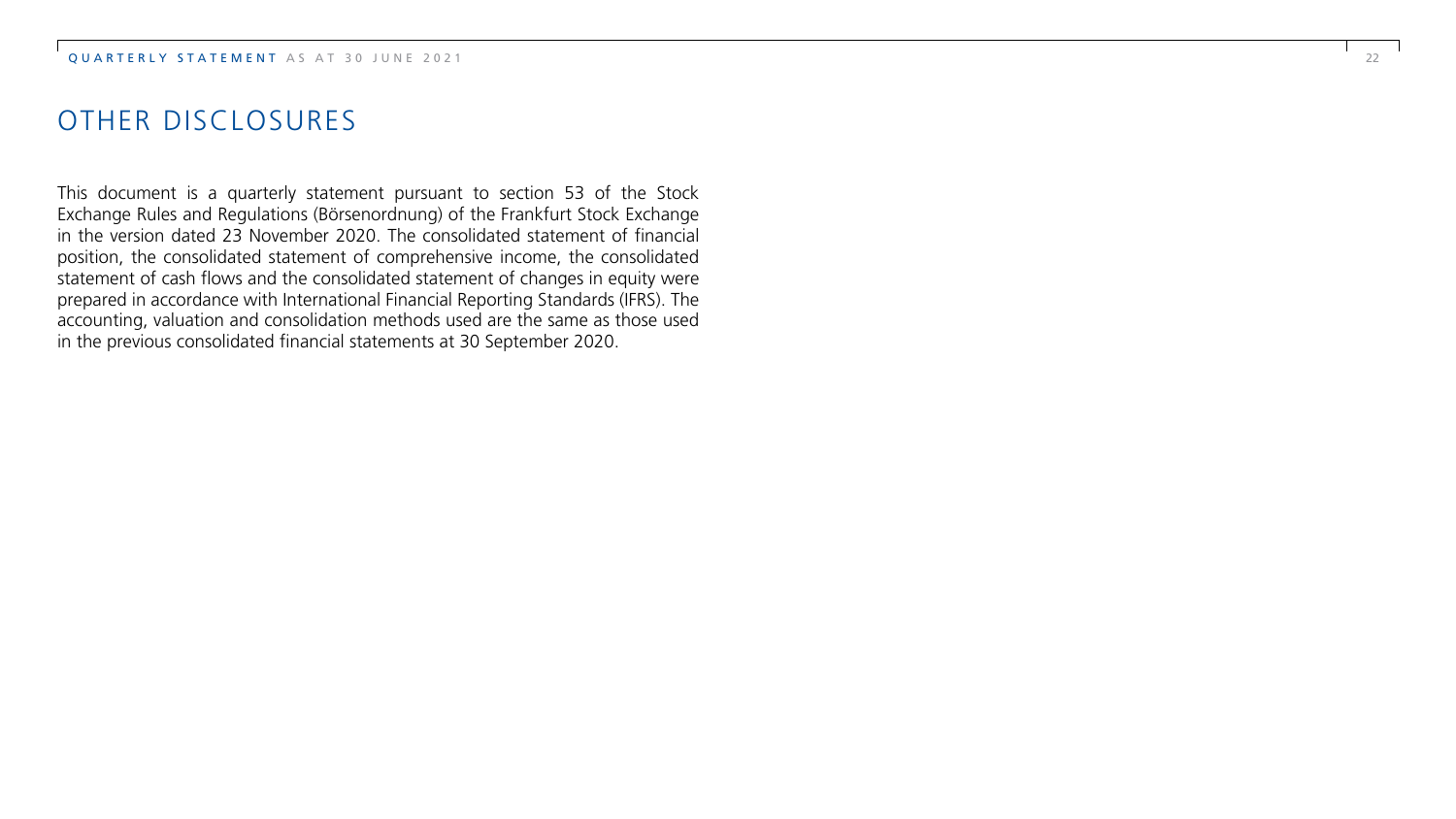# ANNEX TO THE QUARTERLY STATEMENT

#### **Consolidated statement of comprehensive income**

for the period from 1 October 2020 to 30 June 2021

|                                                                                     | 1 Oct 2020 to | 1 Oct 2019 to |
|-------------------------------------------------------------------------------------|---------------|---------------|
| €'000                                                                               | 30 June 2021  | 30 June 2020  |
| Net income from investment activity                                                 | 126,761       | (25, 295)     |
| Income from Fund Services                                                           | 31,520        | 20,397        |
| Income from Fund Services and investment activity                                   | 158,280       | (4,898)       |
| Personnel expenses                                                                  | (18, 636)     | (11, 697)     |
| Other operating income                                                              | 2,206         | 2,805         |
| Other operating expenses                                                            | (9,658)       | (10, 537)     |
| Interest income                                                                     | 771           | 309           |
| Interest expenses                                                                   | (1,058)       | (630)         |
| Other income/expense items                                                          | (26, 376)     | (19, 749)     |
| <b>Earnings before taxes</b>                                                        | 131,904       | (24, 646)     |
| Income taxes                                                                        | (731)         | 17            |
| <b>Earnings after taxes</b>                                                         | 131,174       | (24, 629)     |
| Net income attributable to other shareholders                                       | (7)           | (7)           |
| Net income                                                                          | 131,167       | (24, 636)     |
| Items that will not be reclassified subsequently to profit or loss                  |               |               |
| Gains (+)/losses (-) on remeasurements of the net defined benefit liability (asset) | 440           | (722)         |
| Other comprehensive income                                                          | 440           | (722)         |
| Total comprehensive income                                                          | 131,607       | (25, 359)     |
| Earnings per share in $\in$ (diluted and basic) <sup>1</sup>                        | 7.89          | (1.58)        |

1 The earnings per share calculated in accordance with IAS 33 are based on net income divided by the average number of DBAG shares outstanding in the reporting period.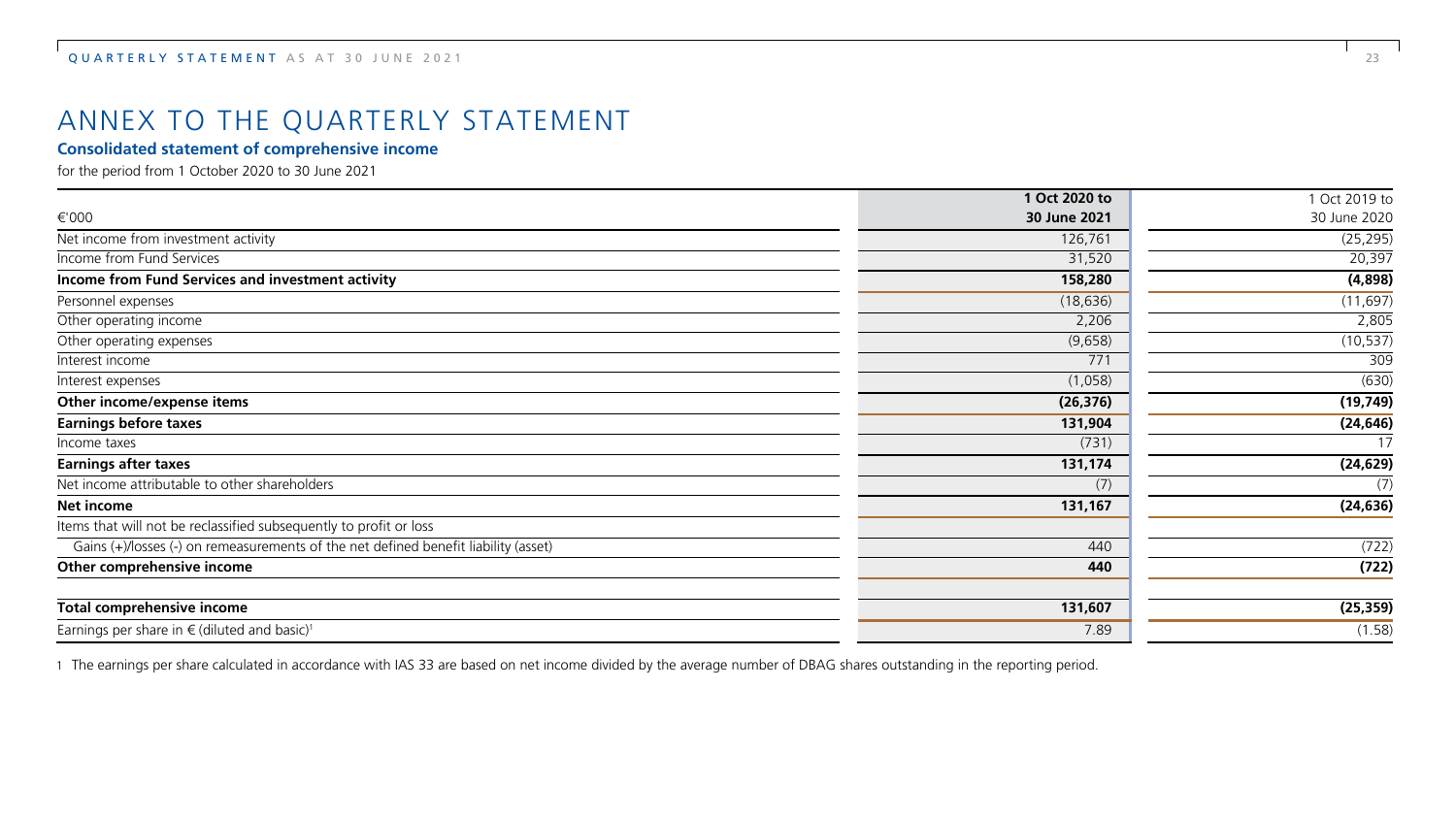#### **Consolidated statement of cash flows**

for the period from 1 October 2020 to 30 June 2021

| $INFLOWS (+) / OUTFLOWS (-)$                                                                                                                                                          |               |               |
|---------------------------------------------------------------------------------------------------------------------------------------------------------------------------------------|---------------|---------------|
|                                                                                                                                                                                       | 1 Oct 2020 to | 1 Oct 2019 to |
| €'000                                                                                                                                                                                 | 30 June 2021  | 30 June 2020  |
| Net income                                                                                                                                                                            | 131,167       | (24, 636)     |
| Measurement gains (-)/losses (+) on financial assets, depreciation/amortisation/impairment of property, plant and equipment and intangible assets, gains (-)/losses (+) on securities | (125, 456)    | 27,237        |
| Gains (-)/losses (+) from disposals of assets                                                                                                                                         | (6)           |               |
| increase (+)/decrease (-) in income tax assets                                                                                                                                        | (100)         | 641           |
| increase (+)/decrease (-) in other assets (net)                                                                                                                                       | (14, 857)     | (14, 171)     |
| increase (+)/decrease (-) in pension provisions                                                                                                                                       | (809)         | 296           |
| Increase (+)/decrease (-) in income taxes payable                                                                                                                                     | 517           | (17)          |
| Increase (+)/decrease (-) in other provisions                                                                                                                                         | 2,173         | (5, 572)      |
| Increase (+)/decrease (-) in other liabilities (net)                                                                                                                                  | (5, 590)      | (843)         |
| Cash flow from operating activities                                                                                                                                                   | (12, 962)     | (17,060)      |
| Proceeds from disposals of financial assets                                                                                                                                           | 80,191        | 44,949        |
| Payments for investments in financial assets                                                                                                                                          | (55, 877)     | (45, 702)     |
| Proceeds from disposals of other financial instruments                                                                                                                                | 25,988        | 14,518        |
| Payments for investments in other financial instruments                                                                                                                               | (31, 122)     | (26, 047)     |
| Cash flow from investment activity                                                                                                                                                    | 19,180        | (12, 282)     |
| Proceeds from disposals of property, plant and equipment and intangible assets                                                                                                        | 14            | 69            |
| Payments for investments in property, plant and equipment and intangible assets                                                                                                       | (84)          | (412)         |
| Proceeds from disposals of securities                                                                                                                                                 | $\Omega$      | 28,034        |
| Payments for investments in securities                                                                                                                                                | $\Omega$      | (7, 524)      |
| Cash flow from investing activities                                                                                                                                                   | 19,110        | 7,886         |
| Proceeds from capital increases                                                                                                                                                       | 100,176       | $\Omega$      |
| Payments for lease liabilities                                                                                                                                                        | (755)         | (741)         |
| Proceeds from drawdowns of credit facilities                                                                                                                                          | 60,500        | $\Omega$      |
| Payments for redemption of credit lines                                                                                                                                               | (13, 100)     | $\Omega$      |
| Payments to shareholders (dividends)                                                                                                                                                  | (12, 035)     | (22, 566)     |
| Cash flow from financing activities                                                                                                                                                   | 134,786       | (23, 307)     |
| Net change in cash and cash equivalents                                                                                                                                               | 140,934       | (32, 480)     |
| Cash and cash equivalents at start of reporting period                                                                                                                                | 18,367        | 43,934        |
| Cash and cash equivalents at end of reporting period                                                                                                                                  | 159,301       | 11,454        |

1 This includes income taxes received and paid in the amount of -100,000 euros (previous year: 646,000 euros) as well as interest received and paid in the amount of -665,000 euros (previous year: -292,000 euros).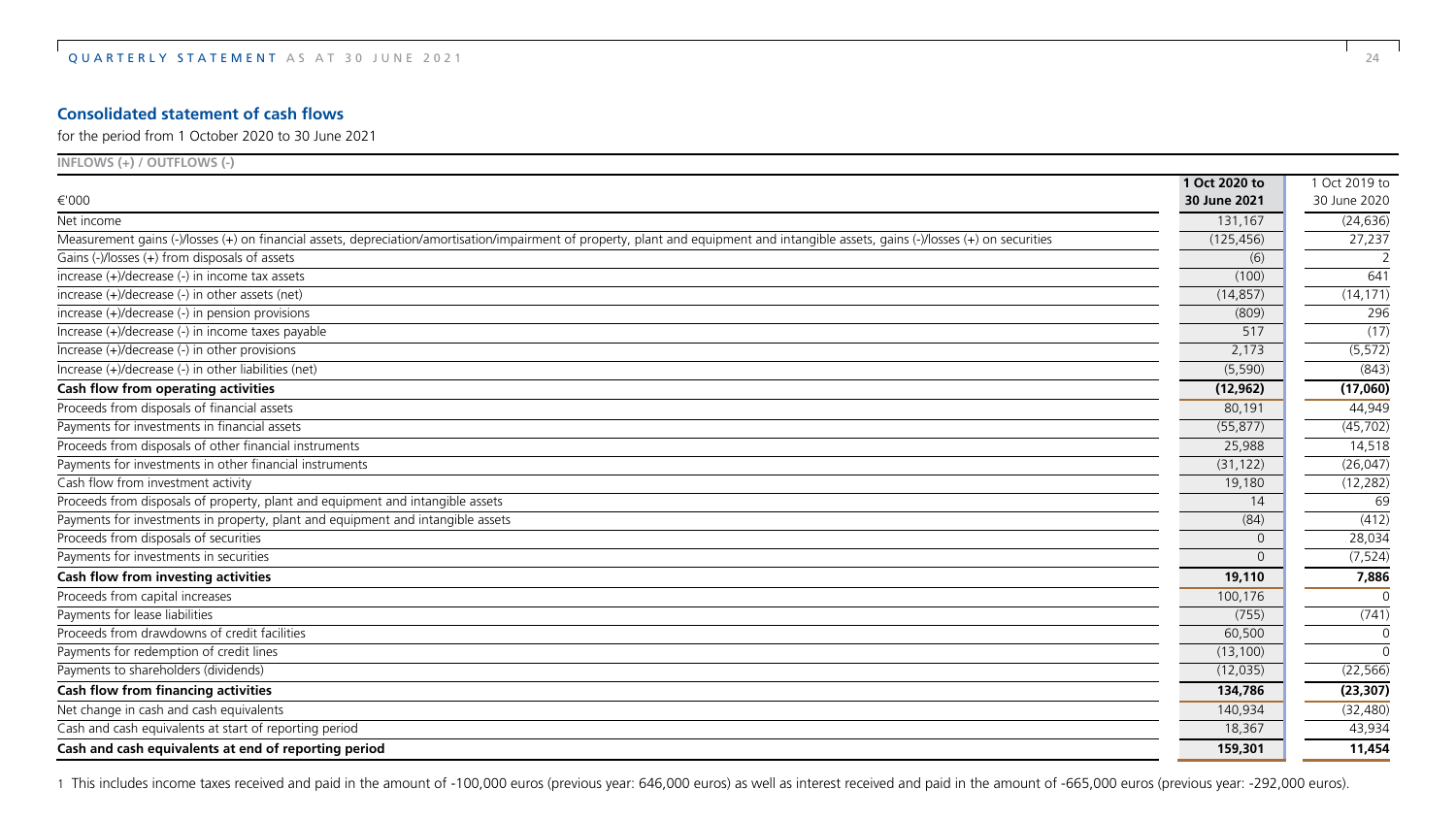### **Consolidated statement of financial position**

as at 30 June 2021

| €'000                           | 30 June 2021 | 30 Sep 2020 |
|---------------------------------|--------------|-------------|
| <b>ASSETS</b>                   |              |             |
| <b>Non-current assets</b>       |              |             |
| Intangible assets               | 470          | 490         |
| Property, plant and equipment   | 4,670        | 5,144       |
| Financial assets                | 492,821      | 390,741     |
| Other non-current assets        | 642          | 616         |
| Deferred tax assets             | 0            | 214         |
| <b>Total non-current assets</b> | 498,602      | 397,204     |
| <b>Current assets</b>           |              |             |
| Receivables                     | 8,956        | 5,071       |
| Other financial instruments     | 31,122       | 25,988      |
| Income tax assets               | 5,624        | 5,524       |
| Cash and cash equivalents       | 159,301      | 18,367      |
| Other current assets            | 33,575       | 22,432      |
| <b>Total current assets</b>     | 238,579      | 77,382      |
| <b>Total assets</b>             | 737,181      | 474,587     |

| €'000                                                     | 30 June 2021 | 30 Sep 2020 |
|-----------------------------------------------------------|--------------|-------------|
| <b>EQUITY AND LIABILITIES</b>                             |              |             |
| <b>Equity</b>                                             |              |             |
| Subscribed capital                                        | 66,733       | 53,387      |
| Capital reserve                                           | 260,591      | 173,762     |
| Retained earnings and other reserves                      | (10, 886)    | (11, 326)   |
| Consolidated retained profit                              | 326,840      | 207,708     |
| <b>Total equity</b>                                       | 643,278      | 423,531     |
| <b>Liabilities</b>                                        |              |             |
| <b>Non-current liabilities</b>                            |              |             |
| Liabilities under interests held by other<br>shareholders | 58           | 57          |
| Provisions for pensions obligations                       | 15,640       | 16,449      |
| Other provisions                                          | 1,449        | 846         |
| Other non-current liabilities                             | 3,385        | 3,953       |
| <b>Total non-current liabilities</b>                      | 20,531       | 21,305      |
| <b>Current liabilities</b>                                |              |             |
| Loan liabilities                                          | 60,500       | 13,100      |
| Other current liabilities                                 | 2,237        | 8,104       |
| Income tax liabilities                                    | 1,043        | 526         |
| Other provisions                                          | 9,591        | 8,021       |
| <b>Total current liabilities</b>                          | 73,371       | 29,751      |
| <b>Total liabilities</b>                                  | 93,902       | 51,056      |
| <b>Total equity and liabilities</b>                       | 737,181      | 474,587     |
|                                                           |              |             |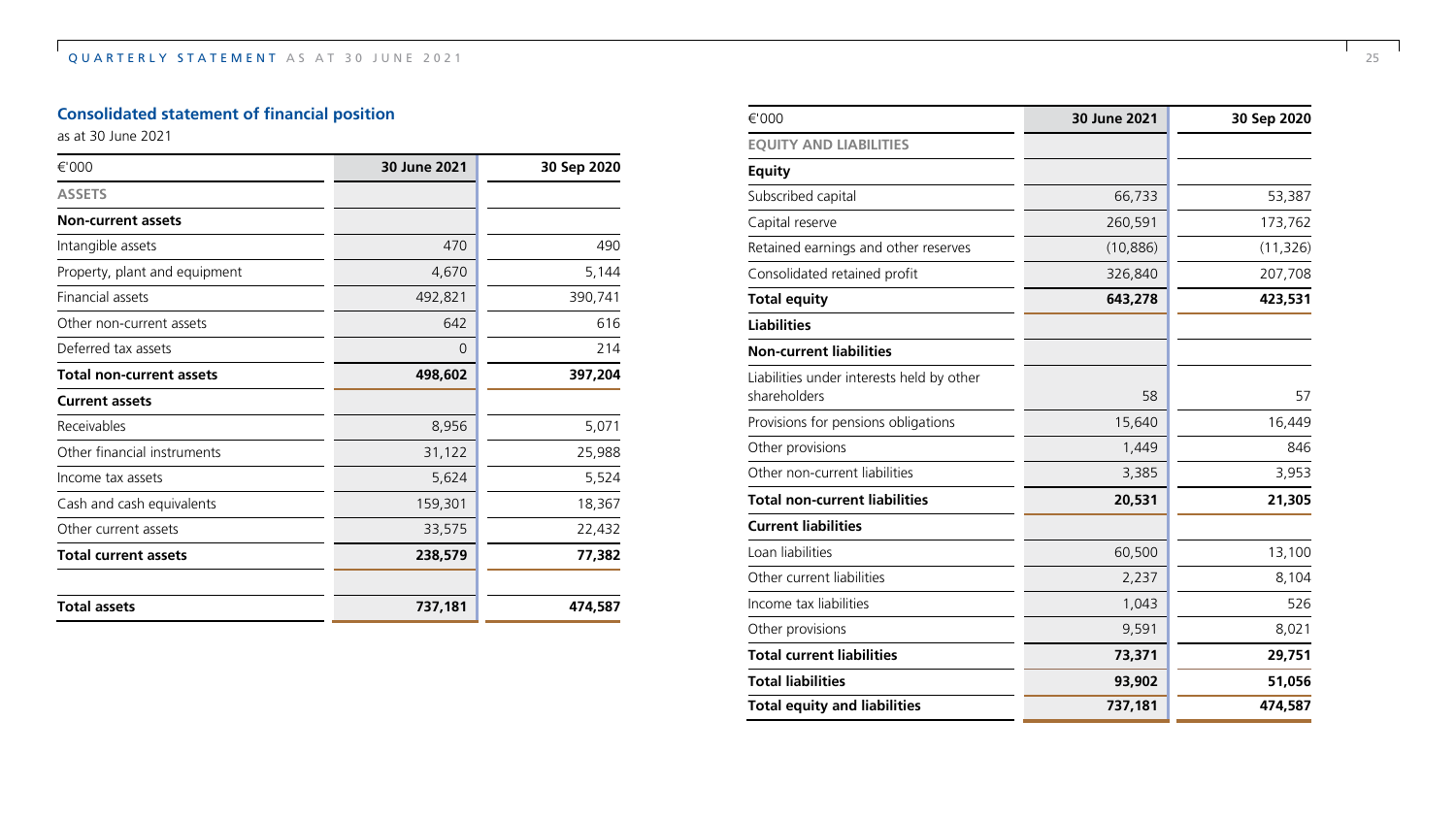### **Consolidated statement of changes in equity**

for the period from 1 October 2020 to 30 June 2021

| €'000                                                                                   | 1 Oct 2020 to 30 June 2021 | 1 Oct 2019 to 30 June 2020 |
|-----------------------------------------------------------------------------------------|----------------------------|----------------------------|
| Subscribed capital                                                                      |                            |                            |
| At start of reporting period                                                            | 53,387                     | 53,387                     |
| Change in reporting period                                                              | 13,347                     |                            |
| At end of reporting period                                                              | 66,733                     | 53,387                     |
| Capital reserve                                                                         |                            |                            |
| At start of reporting period                                                            | 173,762                    | 173,762                    |
| Change in reporting period                                                              | 86,829                     | $\cap$                     |
| At end of reporting period                                                              | 260,591                    | 173,762                    |
| Retained earnings and other reserves                                                    |                            |                            |
| Legal reserve                                                                           |                            |                            |
| At start and end of reporting period                                                    | 403                        | 403                        |
| First-time adoption of IFRS                                                             |                            |                            |
| At start and end of reporting period                                                    | 16,129                     | 16,129                     |
| Reserve for changes in accounting methods                                               |                            |                            |
| At start and end of reporting period                                                    | (109)                      | (109)                      |
| Reserve for gains/losses on remeasurements of the net defined benefit liability (asset) |                            |                            |
| At start of reporting period                                                            | (27, 748)                  | (30, 450)                  |
| Change in reporting period                                                              | 440                        | (722)                      |
| At end of reporting period                                                              | (27, 308)                  | (31, 173)                  |
| At end of reporting period                                                              | (10, 886)                  | (14, 751)                  |
| <b>Consolidated retained profit</b>                                                     |                            |                            |
| At start of reporting period                                                            | 207,708                    | 247,031                    |
| Dividend                                                                                | (12, 035)                  | (22, 566)                  |
| Net income                                                                              | 131,167                    | (24, 636)                  |
| At end of reporting period                                                              | 326,840                    | 199,829                    |
| <b>Total</b>                                                                            | 643,278                    | 412,227                    |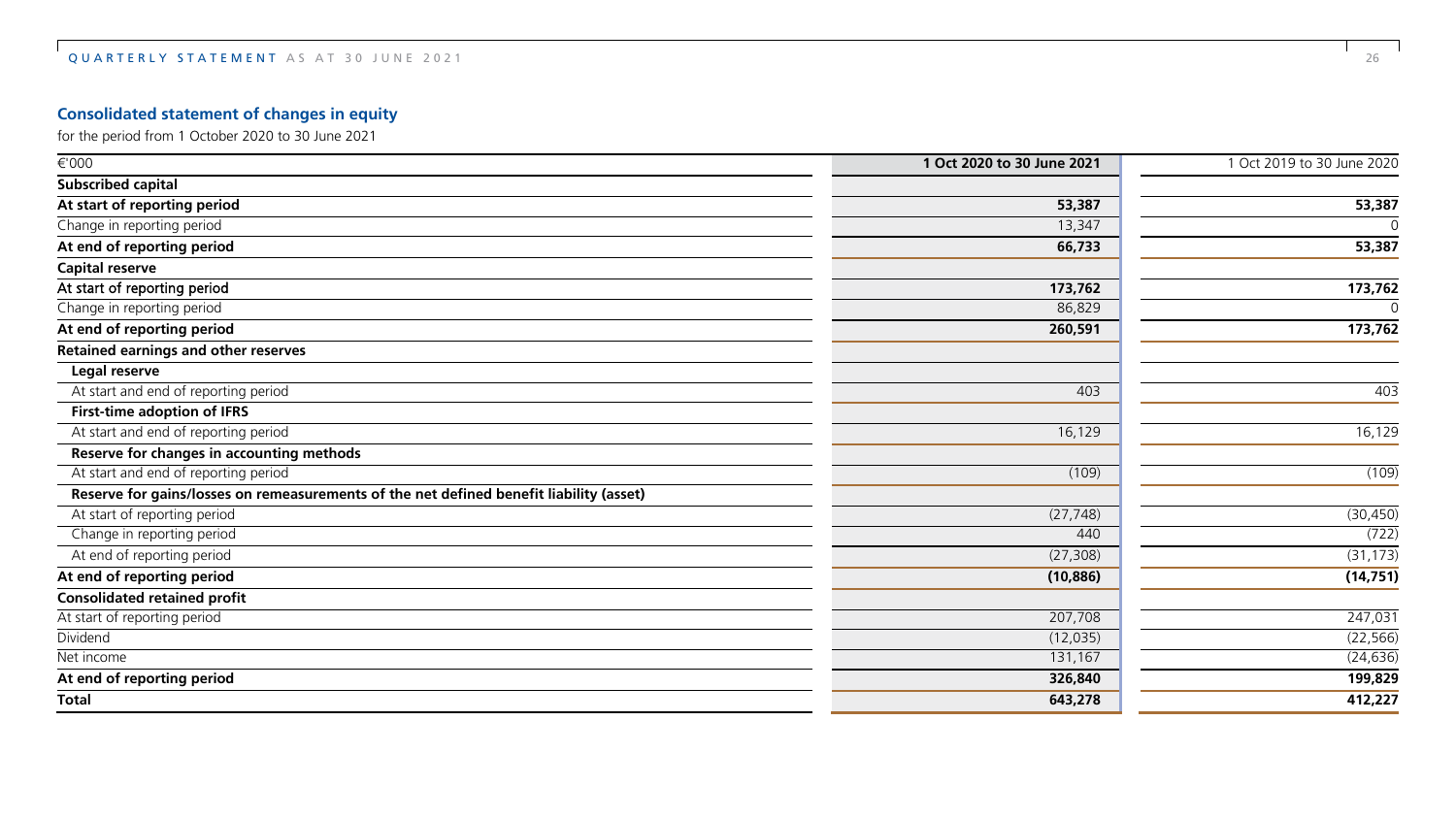#### **Disclosures on segment reporting**

for the period from 1 October 2020 to 30 June 2021

| SEGMENTAL ANALYSIS FOR THE 1ST TO 3RD QUARTER 2020/2021  |                                   |                                 |                                          |                                   |
|----------------------------------------------------------|-----------------------------------|---------------------------------|------------------------------------------|-----------------------------------|
| €'000                                                    | <b>Private Equity Investments</b> | <b>Fund Investment Services</b> | <b>Group Reconciliation</b> <sup>1</sup> | Group1st to 3rd quarter 2020/2021 |
|                                                          |                                   |                                 |                                          |                                   |
| Net income from investment activity                      | 126,761                           | $\Omega$                        | $\Omega$                                 | 126,761                           |
| Income from Fund Services                                | $\Omega$                          | 32,524                          | (1,005)                                  | 31,520                            |
| <b>Income from Fund Services and investment activity</b> | 126,761                           | 32,524                          | (1,005)                                  | 158,280                           |
| Other income/expense items                               | (8, 767)                          | (18, 613)                       | 1,005                                    | (26, 376)                         |
| Earnings before tax (segment result)                     | 117,993                           | 13,911                          | 0                                        | 131,904                           |
| Income taxes                                             |                                   |                                 |                                          | (731)                             |
| Earnings after taxes                                     |                                   |                                 |                                          | 131,174                           |
| Net income attributable to other shareholders            |                                   |                                 |                                          | (7)                               |
| Net income                                               |                                   |                                 |                                          | 131,167                           |
| Financial assets                                         | 492,821                           |                                 |                                          |                                   |
| Other financial instruments                              | 31,122                            |                                 |                                          |                                   |
| Financial resources <sup>2</sup>                         | 159,301                           |                                 |                                          |                                   |
| Credit liabilities                                       | (60, 500)                         |                                 |                                          |                                   |
| Net asset value                                          | 622,744                           |                                 |                                          |                                   |
| Assets under management or advisory <sup>3</sup>         |                                   | 2,643,357                       |                                          |                                   |

1 A synthetic internal administration fee for DBAG ECF is calculated for the Private Equity Investments segment and taken into account when determining segment results. The fee is based on DBAG's co-investment interest.

2 The financial resources are used by DBAG for investments in equity or equity-like instruments. They contain the line items "Cash and cash equivalents" and, if applicable, "Long-term securities" and "Short-term securities".

3 Assets under management or advisory comprises the funds invested in portfolio companies, other financial instruments and the financial resources of DBAG as well as the funds invested in portfolio companies and the callable capital commitments of the funds managed or advised by DBAG.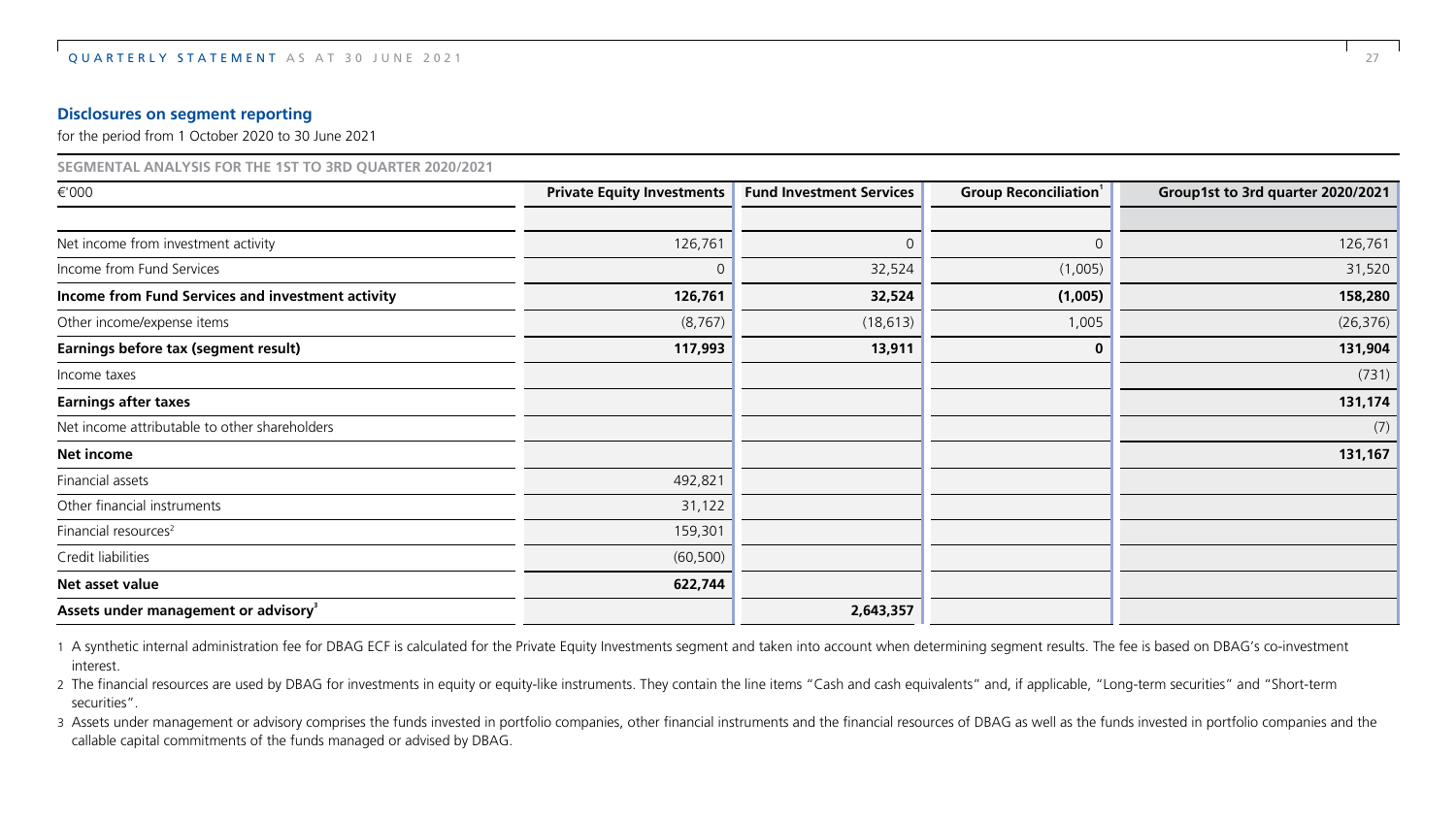#### **SEGMENTAL REPORTING 1ST TO 3RD QUARTER 2019/2020 AND AS AT 30 SEPTEMBER 2020**

|                                                   |                                   |                                 |                             | Group1st to 3rd quarter |
|---------------------------------------------------|-----------------------------------|---------------------------------|-----------------------------|-------------------------|
| €'000                                             | <b>Private Equity Investments</b> | <b>Fund Investment Services</b> | <b>Group Reconciliation</b> | 2019/2020               |
|                                                   |                                   |                                 |                             |                         |
| Net income from investment activity               | (25, 295)                         |                                 | $\Omega$                    | (25, 295)               |
| Income from Fund Services                         |                                   | 21,354                          | (956)                       | 20,397                  |
| Income from Fund Services and investment activity | (25, 295)                         | 21,354                          | (956)                       | (4,898)                 |
| Other income/expense items                        | (5,952)                           | (14, 753)                       | 956                         | (19, 749)               |
| Earnings before tax (segment result)              | (31, 247)                         | 6,600                           | 0                           | (24, 646)               |
| Income taxes                                      |                                   |                                 |                             | 17                      |
| <b>Earnings after taxes</b>                       |                                   |                                 |                             | (24, 629)               |
| Net income attributable to other shareholders     |                                   |                                 |                             | (7)                     |
| Net income                                        |                                   |                                 |                             | (24, 636)               |
| Financial assets                                  | 390,741                           |                                 |                             |                         |
| Other financial instruments                       | 25,988                            |                                 |                             |                         |
| Financial resources <sup>2</sup>                  | 18,367                            |                                 |                             |                         |
| Credit liabilities                                | (13, 100)                         |                                 |                             |                         |
| Net asset value                                   | 421,997                           |                                 |                             |                         |
| Assets under management or advisory <sup>3</sup>  |                                   | 2,582,562                       |                             |                         |

1 See footnote 1 in the preceding table

2 See footnote 2 in the preceding table

3 See footnote 3 in the preceding table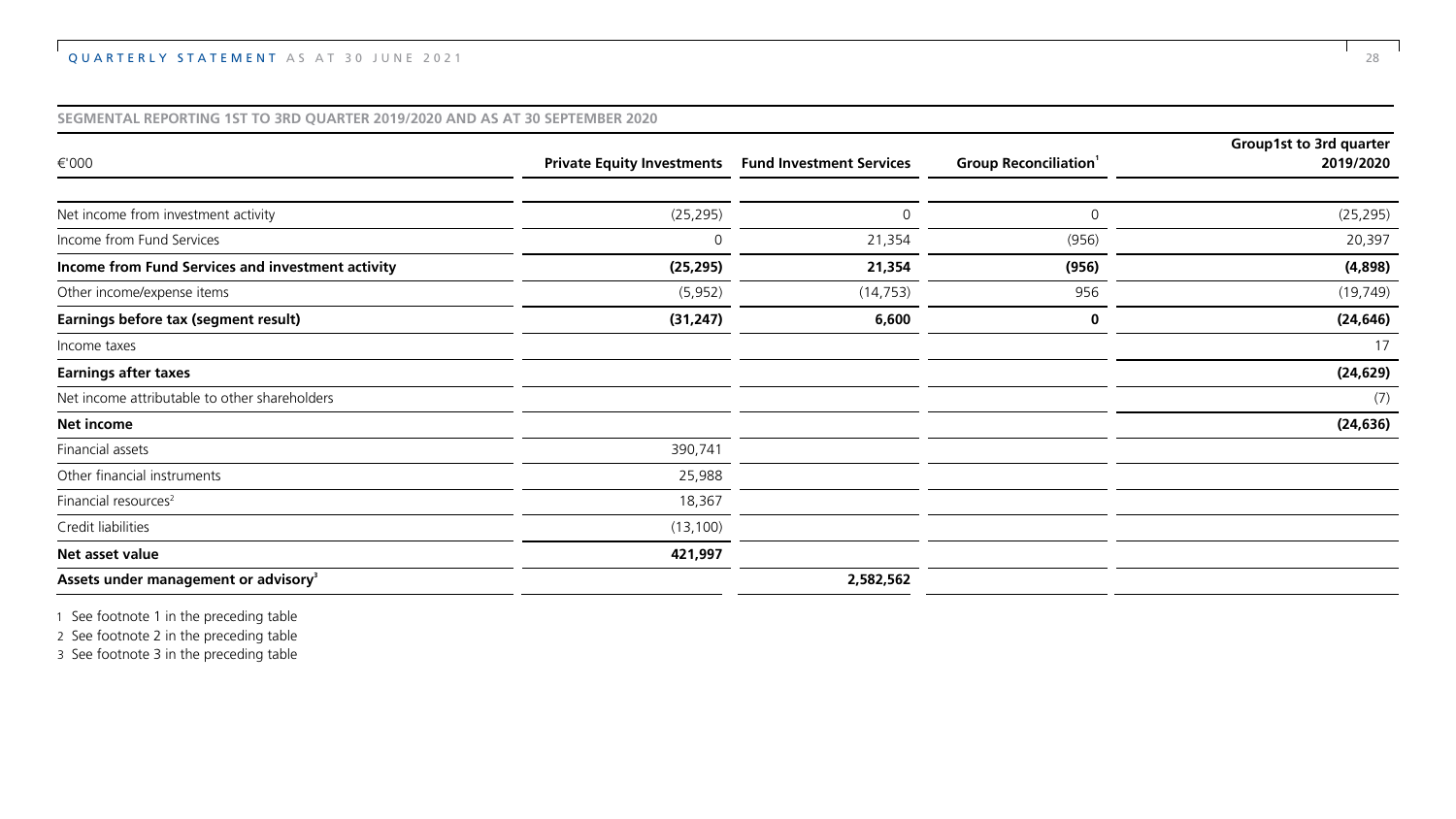### OTHER INFORMATION

#### **Forward-looking statements bear risks**

This quarterly Ssatement contains statements on the future development of Deutsche Beteiligungs AG. They reflect the current views of the management of Deutsche Beteiligungs AG and are based on relevant plans, estimates and expectations. Please note that the statements are subject to certain risks and uncertainty factors which may mean that the actual results vary materially. Although we believe these forward-looking statements to be realistic, there can be no guarantees that the contents of these statements will come to fruition.

#### **Disclaimer**

The figures in this quarterly statement are generally presented in thousands or millions of euros. Rounding differences may occur between the amounts presented and their actual value, but these are of an insignificant nature. The quarterly statement is published in English and German. The German version of this report shall be authoritative.

Updated: 5 August 2021

© Deutsche Beteiligungs AG, Frankfurt/Main

Registered office: Frankfurt/Main

– entered in the commercial register of the Frankfurt/Main Local Court

under commercial register number B 52 491

## FINANCIAL CALENDAR

#### **8 SEPTEMBER 2021**

SRC Forum, Frankfurt/Main

#### **22 SEPTEMBER 2021**

Baader Investment Conference, Munich

#### **2 DECEMBER 2021**

Publication of the consolidated financial statements for 2020/2021 Analysts' conference, Frankfurt/Main

#### **17 FEBRUARY 2022**

Annual General Meeting 2022, Frankfurt/Main